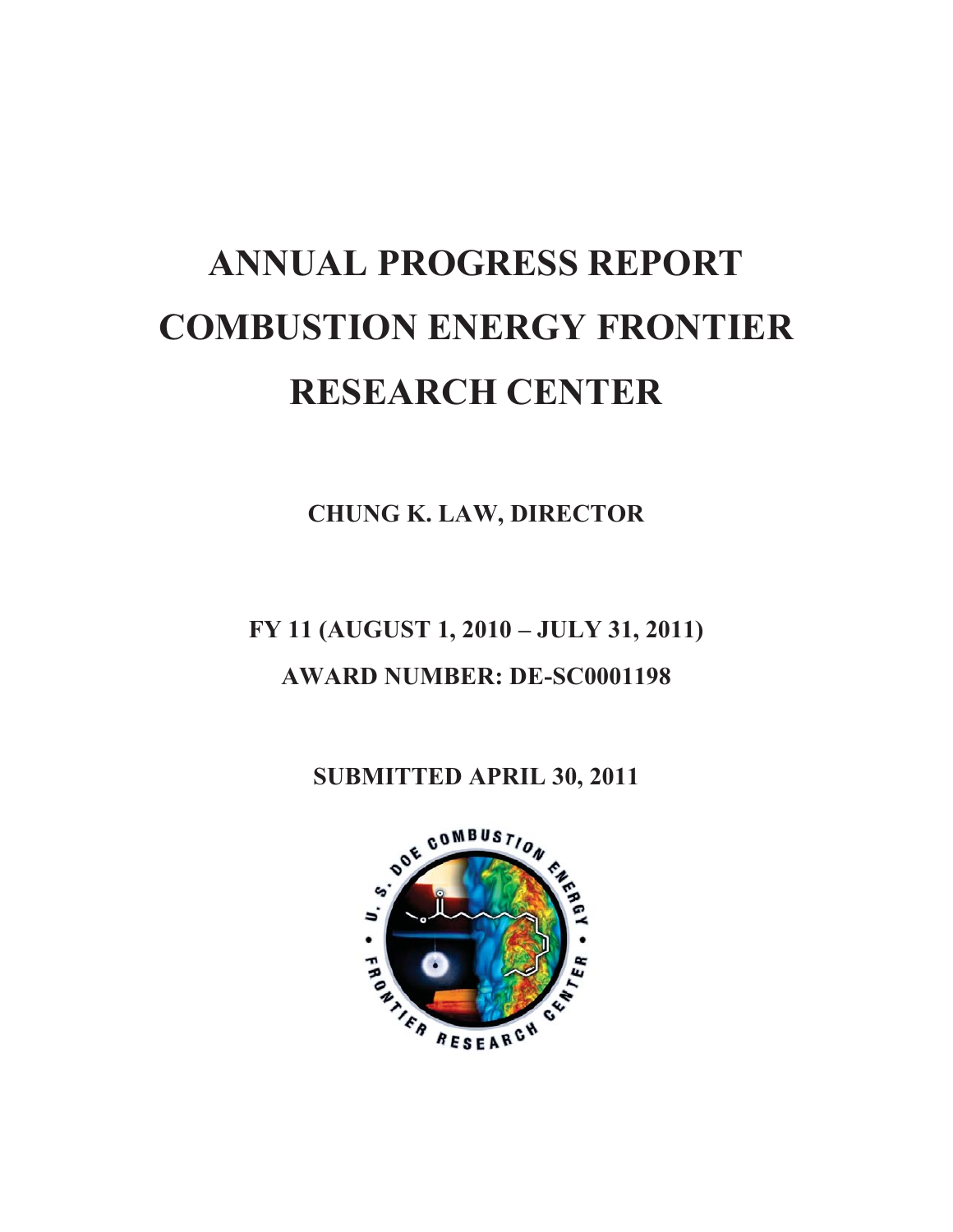# **Table of Contents**

| 1.0 | <b>Introduction and Highlights</b>                                 | $\overline{2}$ |
|-----|--------------------------------------------------------------------|----------------|
| 2.0 | <b>Technical Status</b>                                            |                |
|     | 2.1 Comparison of Actual Accomplishments with Goals and Objectives | $\overline{3}$ |
|     | 2.2 Technical Accomplishments                                      | 5              |
|     | <b>2.3 Schedule Status</b>                                         | 12             |
|     | <b>2.4 Other Status</b>                                            | 15             |
| 3.0 | <b>Publications and Other Products</b>                             |                |
|     | 3.1 Peer reviewed, archival journal publications                   | 16             |
|     | 3.2 Conference proceedings and extended abstracts                  | 20             |
|     | 3.3 Invited presentations                                          | 24             |
|     | 3.4 Web site or other internet sites                               | 27             |
|     | <b>3.5 Networks or collaborations</b>                              | 27             |
|     | 3.6 Technologies, techniques, inventions/patent applications       | 32             |
|     | 3.7 Other products                                                 | 32             |
|     | <b>3.8 Outreach</b>                                                | 32             |
|     | 3.9 Developments in infrastructure                                 | 34             |
| 4.0 | <b>Cost Status</b>                                                 | 35             |
| 5.0 | <b>Staffing Data</b>                                               | 36             |
|     | <b>Appendices</b>                                                  |                |
|     | <b>Other Support (Current &amp; Pending)</b><br>$\mathbf{A}$ .     | 39             |
|     | <b>Combustion Energy Research Fellows Program</b><br><b>B.</b>     | 50             |
|     | <b>CEFRC Summer School: 2011 Session</b><br>$\mathbf{C}$ .         | 54             |
|     | D.<br><b>CEFRC Newsletter: Volume 1, Issue 2</b>                   | 57             |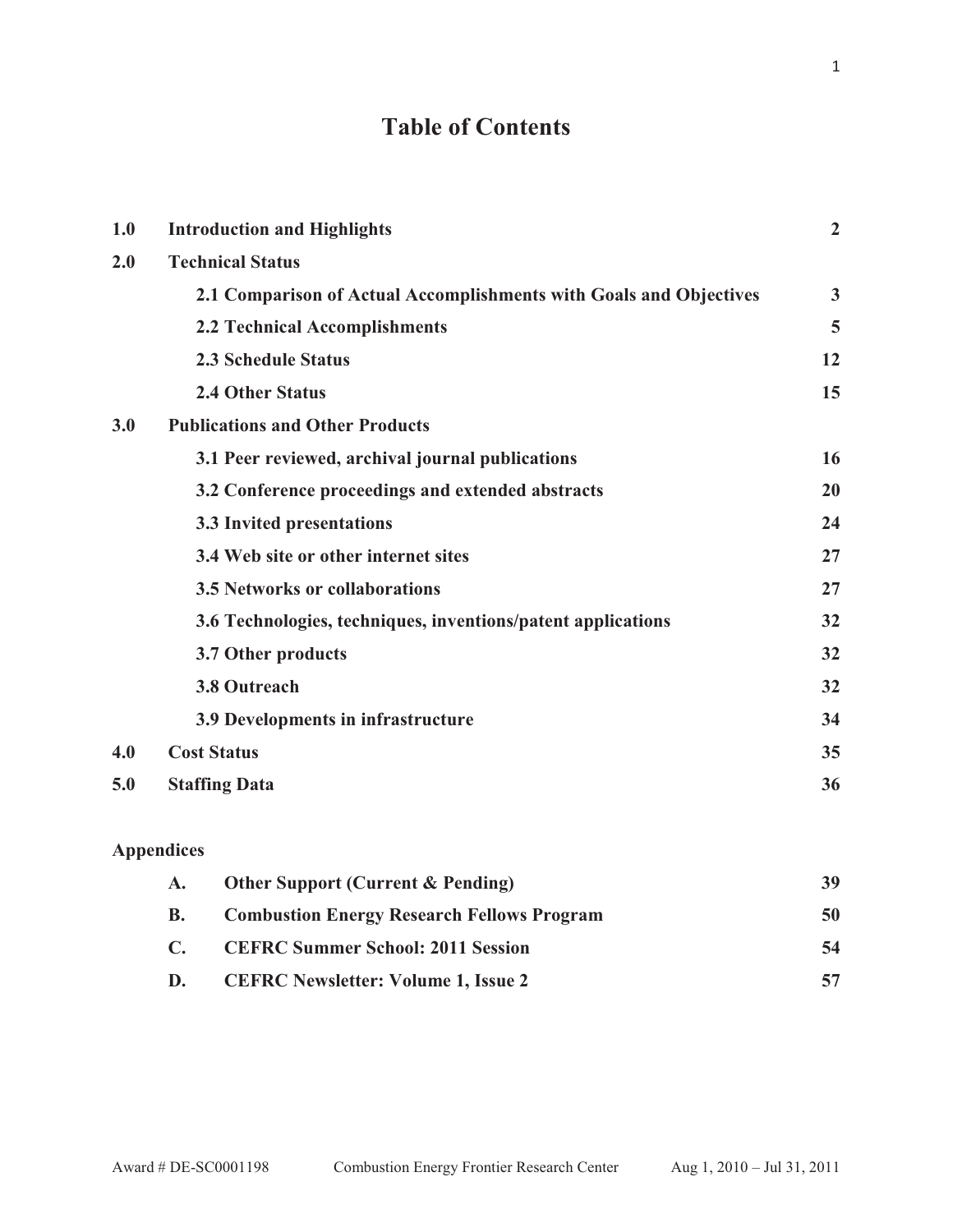#### **1.0 Introduction and Highlights**

Activities and operation of the Combustion Energy Frontier Research Center (CEFRC) are guided by four principal objectives: (1) excellence of fundamental research driven by practical energy relevance; (2) tight coordination and synergism among the individual PI-led programs; (3) leadership in the national and international combustion energy community; and (4) robust outreach program for education and information dissemination. Concerning objectives (1) and (2), the CEFRC has enlarged its scope of investigation during the second year of operation by extending our prior focus on butanol to three unifying, thrust targets that define the extensive matrix of synthetic and bio-derived alternative fuels. In particular, we aim to develop chemical reaction mechanisms for: (a) foundation fuels of the  $C_1$ - $C_4$  hydrocarbons; (b) alcohols especially ethanol and butanol; and (c) biodiesel. Substantial progress has been made across the entire spectrum of combustion phenomena spanning wide length- and time-scales. The following are highlights of the progress:

- A new linear-scale local multi-reference single and double excitation configuration interaction method was developed and used to compute the molecular energies of biodiesel and the reaction barriers to chemical accuracy.
- Methods were developed to handle the coupling between the many internal rotors characteristic of large fuel molecules; they play a key role in determining the entropy, heat capacity, and Arrhenius *A* factors of the reactions.
- A large matrix of highly accurate chemical kinetic data, relevant for the development of the three thrust mechanisms of foundation fuels, alcohols, and biodiesel, has been determined experimentally.
- *tert*-Butanol was found to have distinctively different chemical reactivity from the other three butanol isomers, namely *n*-, *sec*- and *iso*-butanol.
- The second-generation of the reaction mechanism for *n*-butanol was completed.
- A method of uncertainty minimization was developed to account for parameter uncertainties in future combustion design tools.
- Synergistic combustion through fuel blending was investigated.
- $\bullet$  The third-body effects of water and CO<sub>2</sub> on syngas combustion were quantified.
- Direct numerical simulation of 3D turbulent flames indicated that the flame structure consists of mixed mode of premixed and nonpremixed burning.

Concerning objective 3, we have identified and publicized a list of Grand Challenge problems in combustion, which we believe will have a profound and permanent effect on the direction of combustion research internationally. For objective 4, the inaugural, 2010 session of our Summer School for Combustion, conducted on the Princeton campus, was an unqualified success in terms of the number of participants (122), the delivery of the lectures, and the networking opportunities for the participants. The 2011 session, scheduled for June 27 to July 1, is also shaping up to be a great one, with the number of applicants (>160) exceeding the previous one.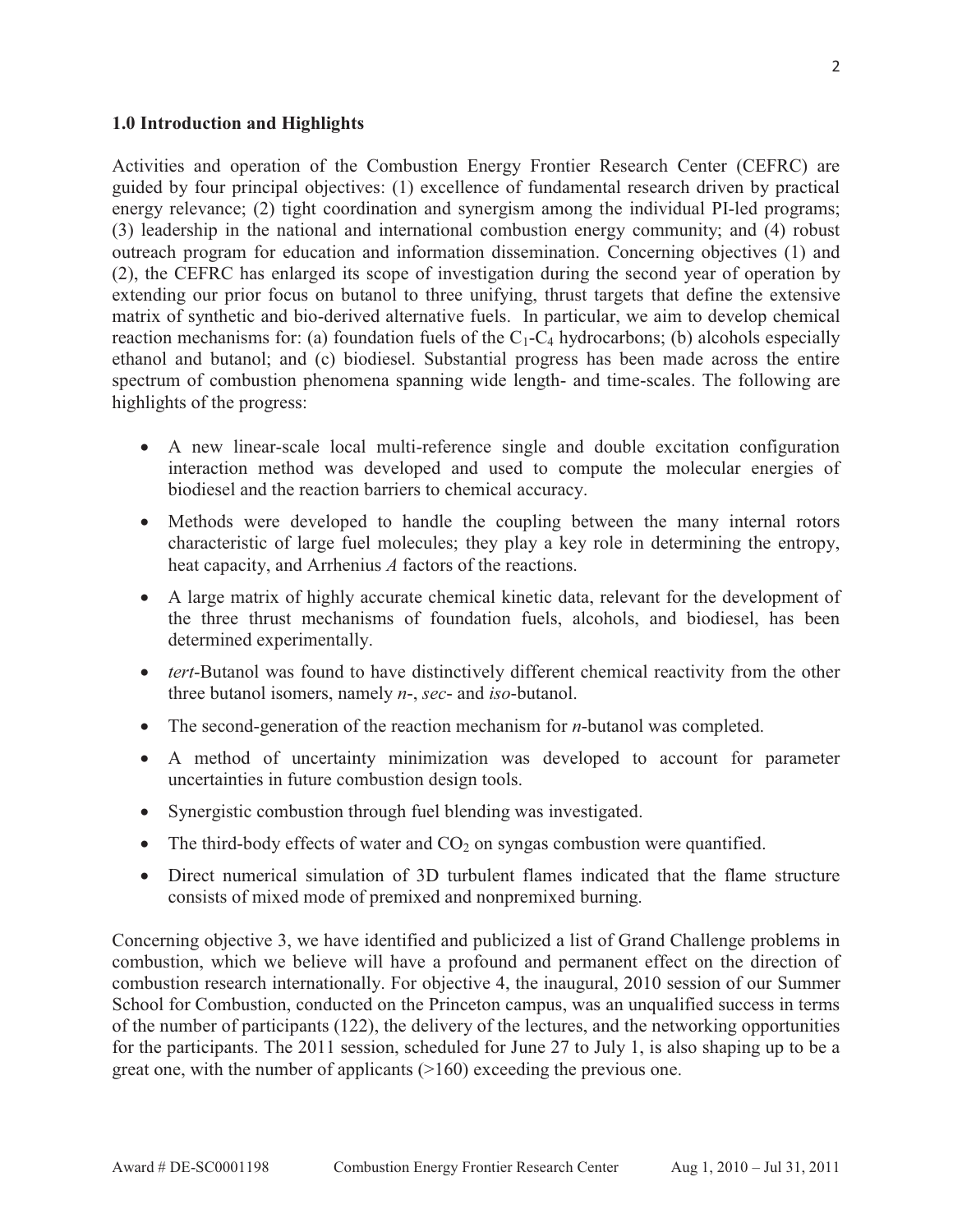#### **2.0 Technical Status**

#### **2.1. Comparison of Actual Accomplishments with Goals and Objectives**

Research activities at the CEFRC are conducted through three Disciplinary Working Groups (DWGs). This structure allows focusing of the research interest and expertise of groups of the center PIs and facilitates the transitioning and synergy between them on the basis of the multiscale aspects of combustion phenomena. Specifically, the *Chemistry-Theory* DWG derives the thermochemistry and rate coefficients in the kinetic models from elementary reaction experiments and quantum chemistry calculations, while the *Chemistry-Experiment and Mechanisms* DWG uses advanced experimental facilities to probe the combustion chemistry of fuels. The *Chemistry-Transport* DWG then integrates the chemistry information so generated into studying the structure of laminar and turbulent flames, for which transport is an integral process. The thread that links the activities of the DWGs is the three Research Thrusts of the Center, on developing the kinetic mechanisms for: 1) the foundation fuels of the  $H_2/CO/C_1-C_4$ hydrocarbons and oxygenates; 2) alcohols; 3) biodiesel. The deliverables are the comprehensive reaction mechanisms of major classes of fuels for predictive combustion simulations. In the following, the accomplishments established for this reporting period for each DWG are compared against the goals and objectives stated in the original proposal, recognizing nevertheless that the three Research Thrusts were just identified in the past year.

#### **2.1.1. Chemistry - Theory**

The first goal of the Chemistry-Theory DWG's second year research plan is to conduct efficient MRSDCI calculations of the bond dissociation energies of larger esters. In the course of extensive validation calculations, it was found that the local truncation parameters in the L-MRSDCI method need to be adjusted in order to achieve chemical accuracy. Adjustment has been completed for linear hydrocarbons while other classes are being tested, and we are on track to complete the task before the end of Year 2. Although the group plans to compare the sizeextensive local multi-reference averaged coupled pair functional (MRACPF) theory to local MRSDCI for BDE, this effort is postponed pending readjustment of the truncation parameters.

Several methyl butanoate combustion reaction paths have been studied using a combination of DFT and MRSDCI. In particular, several DFT functionals were tested, and performance for the geometry optimizations, frequency calculations, etc., were validated. The extensive validation of MRSDCI results versus experimental data has been completed as planned.

To support the goal of using high-accuracy quantum chemistry to determine definitive thermochemistry for all the expected combustion intermediates with three or fewer carbons, we completed QCISD(T) calculations for the thermochemistry of more than 100 small molecule combustion intermediates. We are now comparing these results with prior literature and experimental data, and have resolved several discrepancies.

We have also combined the MRSDCI calculations with advanced internal-rotor treatments to obtain high-accuracy thermochemistry for biodiesel and its combustion intermediates. L-MRSDCI method is operational, and we are now fine-adjusting truncation parameters. Advanced internal rotor treatments were developed and tested, with software reaching production quality. The next step is to combine the two methods to compute the thermochemistry of biodiesel species.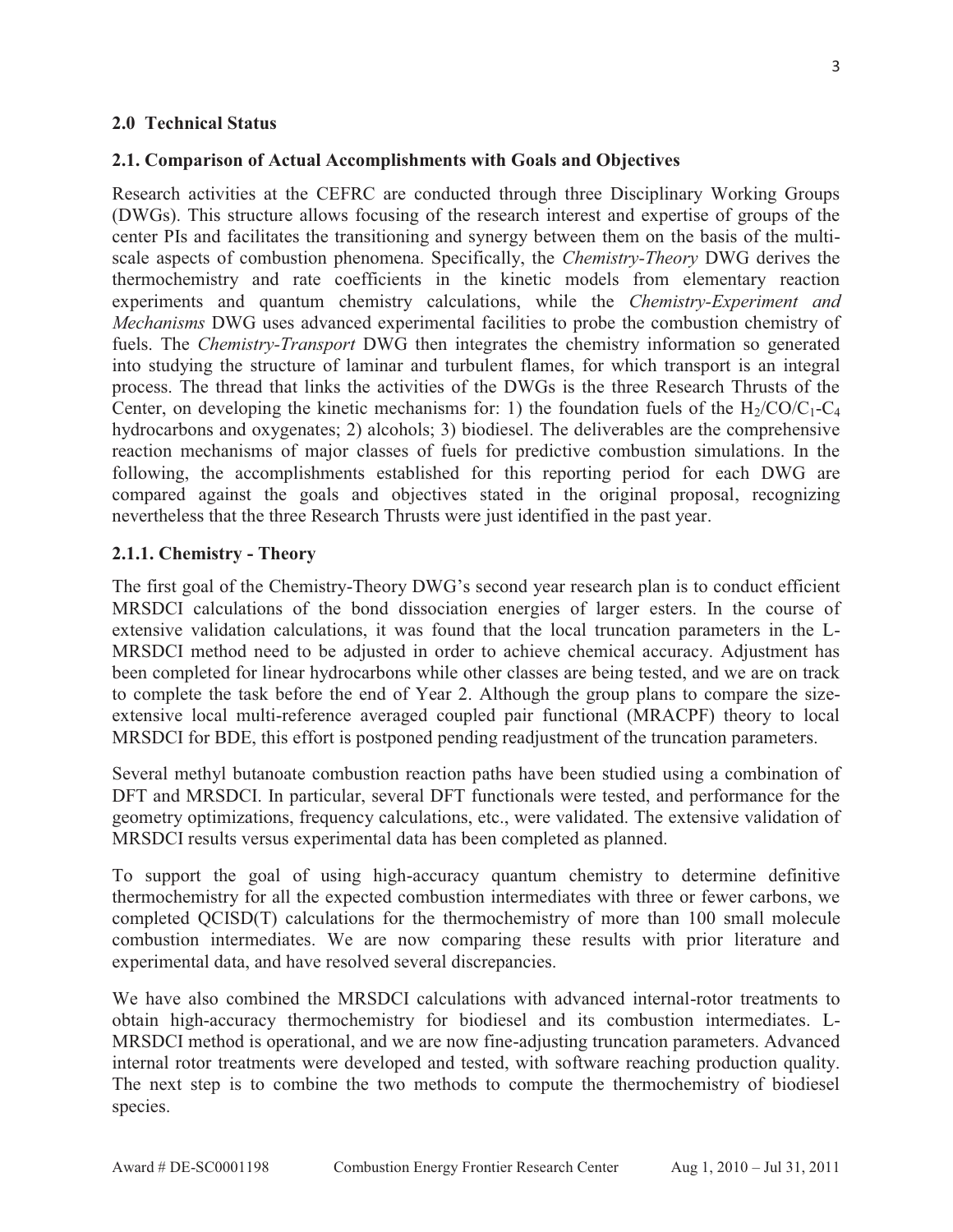Regarding the goal of conducting high-accuracy calculations for the important species in combustion of other butanol isomers, we have completed a sufficient number to construct accurate detailed models for all four isomers of butanol which predict the experimental data. Currently we are analyzing these models to identify the most important species thermochemistry so that it may be refined further.

For Year 2 and continuing through Year 4, detailed calculation of the reactions identified as important by sensitivity analysis of the CEFRC kinetic mechanism are planned. These calculations have been completed for several important reactions, and the new rate coefficients almost always significantly improve the model predictions. Recent sensitivity analyses of new experiments have identified some additional reactions which need refined rate coefficients; many of these are small molecule reactions which will be addressed by the new thrust. The important reaction *n*-butanol+OH has been studied by several groups both within and outside the CEFRC, obtaining different results for H-abstraction from the  $\gamma$  carbon; this discrepancy will be addressed in Year 3.

The second-generation mechanism for *n*-butanol combustion was completed and presented at the US National Combustion meeting in March, 2011. The mechanism was compared with new experimental data, and errors in some of the pressure-dependent rate coefficients of the old mechanism were identified and corrected.

As planned, we continue to automate 3-D geometry estimation and spawn quantum chemistry calculations as needed during mechanism construction. Software for automatically spawning thermochemistry calculations is operational and is currently demonstrated using GAUSSIAN and (for large molecules) MM4. At present, this is the default of RMG for cyclic species, since often group additivity approach mis-estimates these species. The initial test case was application of the new software to build a kinetic mechanism for the combustion of JP-10, which is a tricyclic synthetic fuel.

For the development of a predictive reaction mechanism for the high-temperature oxidation of *iso*-butanol along with iso-butane, a detailed mechanism for *iso*-butanol combustion and pyrolysis was complete and was shared with the entire CEFRC team. It is now being prepared for public distribution.

## **2.1.2. Chemistry - Experiments and Mechanisms**

During the second year in operation, the Reaction Mechanism and Experiments DWG had two goals: (1) measurements of combustion properties for components of a kinetic foundation mechanism, butanol isomers, and biodiesel surrogates including ignition delays in shock tube and rapid compression machine, flow reactor, and low-pressure laminar premixed flames; (2) using the data to validate the butanol mechanism proposed; (3) experiments and modeling study of the combustion chemistry of foundation fuels. The first two goals were met as will be discussed in Section 5. The last goal with hydrogen, syngas as well as several  $C_4$  isomers was also accomplished. To facilitate the quantification and propagation of kinetic uncertainties across different length and time scales and among different components of the Center mechanisms, a method of uncertainty quantification by polynomial chaos expansions (MUM-PCE) was also developed and tested for ethylene combustion.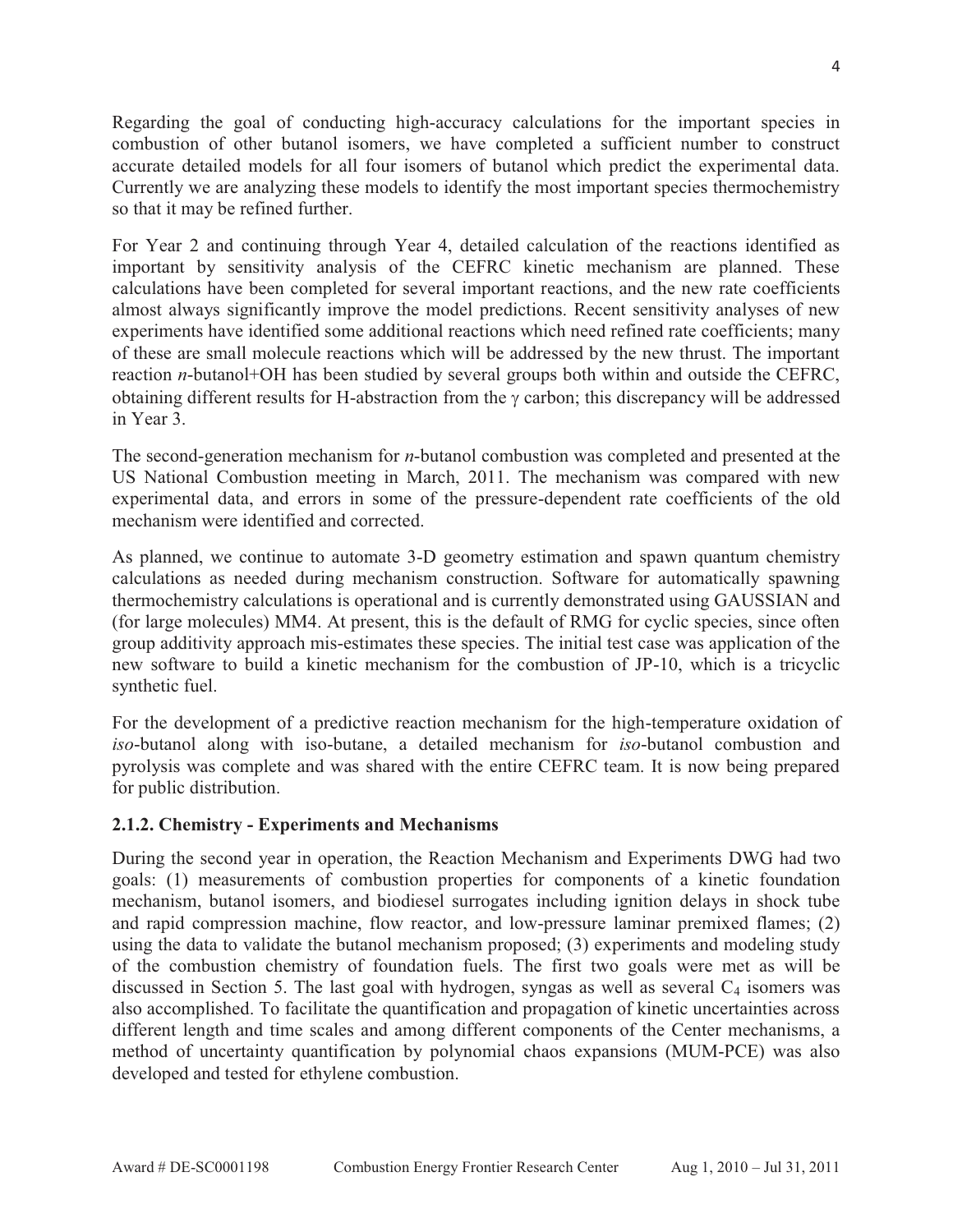#### **2.1.3. Chemistry - Transport**

In the second year research plan for the Chemistry-Transport DWG, we had two major goals: (1) measurements of flame speeds, ignition and extinction limits, and emission properties of foundational fuels, alcohols, and methyl-esters; and (2) DNS/LES/PDF modeling of homogeneous charge compression ignition (HCCI) combustion and lifted turbulent slot jet flames.

The first goal was met and the accomplishments extend beyond the original objectives. Laminar flame speeds of the foundation fuels  $(H_2/CO/C_1-C_4)$  were measured up to 25 atm. Laminar flame speeds and extinction limits of  $C_1$ - $C_4$  alcohols,  $C_1$ - $C_1$ <sub>0</sub> methyl esters,  $C_1$ - $C_3$  ethyl esters, and  $C_3$ and  $C_4$  aldehydes and ketones, were obtained at atmospheric pressure. Effects of water and  $CO<sub>2</sub>$ third body effects on flame propagation and extinction were also examined. A new concept of radical index and transport-weighted enthalpy flux were defined and a universal relationship between fuel structure and extinction limit was obtained.

The second goal of the DNS of HCCI combustion with *n*-heptane and DME has also been met. Turbulent combustion in a canonical HCCI-like environment was modeled by using high-fidelity three-dimensional direct numerical simulation resolving the full range of time- and length-scales of turbulence and chemical kinetics directly. Extension of the PDF code (HYB2D) for plane jet flames and integration of ISAT into the LES/PDF code to incorporate realistic chemistry have been completed.

#### **2.2. Technical Accomplishments**

Technical accomplishments during the second year are summarized below for each DWG.

#### **2.2.1. Chemistry-Theory**

The Chemistry-Theory DWG has developed several new methods, and computed a large number of important thermochemical and kinetic parameters that will be key to the success of all three research thrusts. A new linear-scale local multi-reference single and double excitation configuration interaction method (L-MRSDCI) developed by Carter is being used to compute the molecular energies of biodiesel and the reaction barriers to chemical accuracy (~1 kcal/mole). The goal of chemical accuracy is very challenging, in part because much of the experimental data is not so accurate, making it difficult to find sufficient benchmarks (see Figure 1). This fast linear-scaling method is required to make it practical to perform high-accuracy calculations on the very large molecules  $(C_{16}, C_{18})$  in biodiesel.

In these large molecules, and also in several of the species and reactions important in the ignition of the butanols, coupling between the many internal rotors plays a key role in determining the entropy, heat capacity, and Arrhenius A factors of the reactions. In recent years Klippenstein and Green have proposed approximate methods in handling this problem. During the past year, Truhlar has developed new methods to accurately handle these complexities, and is developing them into a software suitable for wide distribution. Green's group has performed high-accuracy thermochemistry calculations for more than a hundred small species important in the Foundation Chemistry mechanism, and has also computed many thermochemistry and reaction rates needed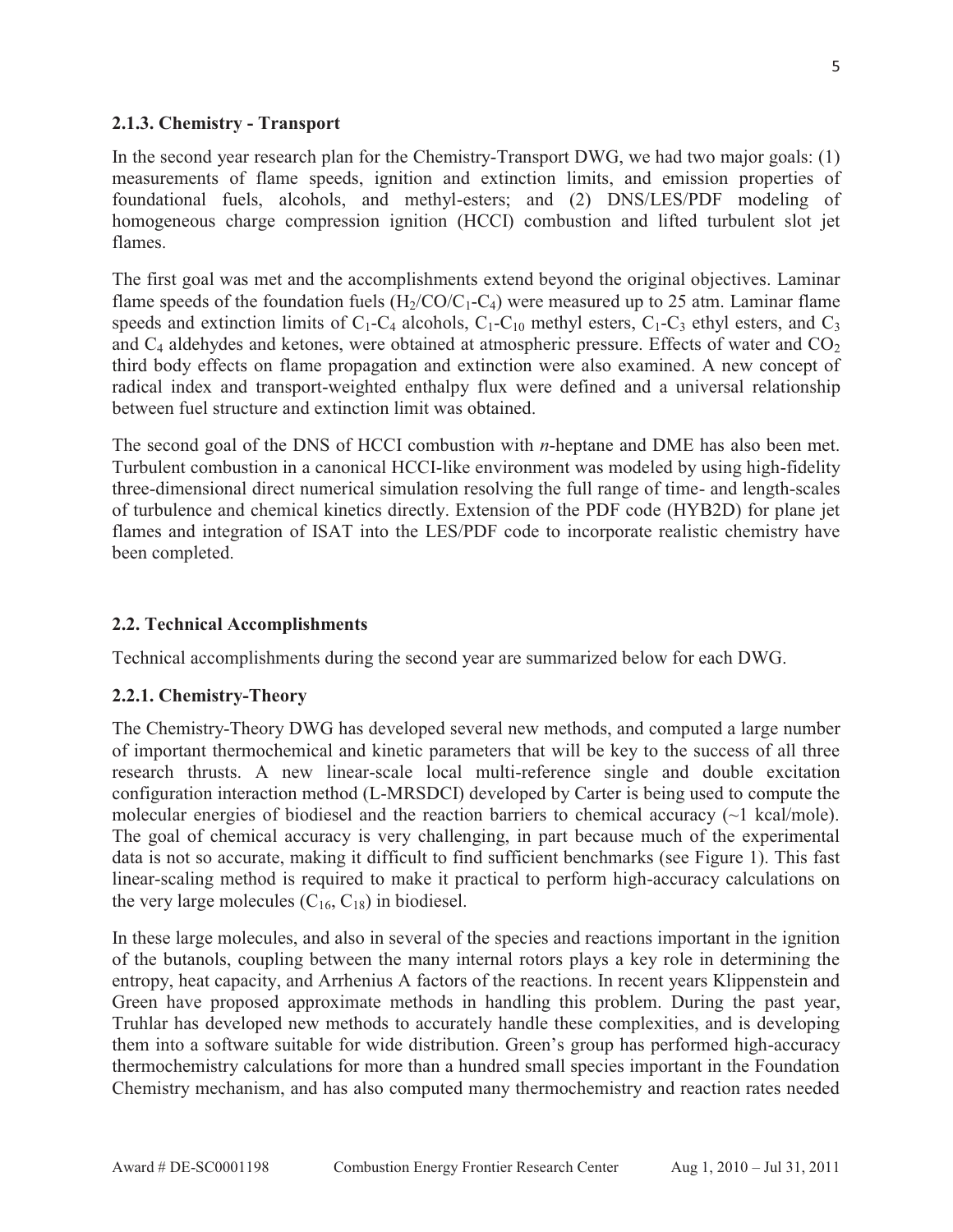to build the CEFRC's butanols mechanism. Klippenstein has performed high-accuracy calculations for some of the most important reactions in the Foundation Chemistry, including  $H+HO<sub>2</sub>$ , and has collaborated with Dryer and Ju in the development of an improved  $H<sub>2</sub>/O<sub>2</sub>$  model which resolves several discrepancies. Klippenstein has also trained several graduate students and postdocs supervised by other CEFRC PI's in advanced methods for computing high-accuracy reaction rates.



Figure 1. Comparison of experimental uncertainties and absolute errors in computed BDEs when using a minimal active space as references for CASSCF/MRSDCI.

## **2.2.2. Chemistry-Experimental and Mechanisms**

During the second year in operation, the Reaction Mechanism and Experiments DWG has made significant progress in delivering data, tools and understanding necessary for the development of the three thrust areas. Highlights are summarized below.

#### **2.2.2.1. Combustion of Butanol Isomers**

The Center has embarked on a coordinated, collaborative study of butanol combustion reaction mechanism, which has been used as a proxy of future alcohol-based bio-gasoline. The work will facilitate the design of combustion engines using these renewable fuels in the foreseeable future. Specifically, a highly accurate experimental database of ignition delay times, species concentration time-histories is made available by shock-tube studies on the four butanol isomers, covering a wide range of temperatures, pressures, fuel loadings and equivalence ratios. This database is critical to the ongoing effort at developing a Center kinetic mechanism for butanol oxidation, using automated mechanism generation techniques and the quantum chemistry calculations described above to determine most of the parameters. For example, Figure 2 shows that the current CEFRC mechanism of butanol combustion, while correctly predicting trends with molecular structure, can be improved with respect to the data, particularly for the straightchain alcohols. In addition, the measurement shows that the ignition time is highly sensitive to the butanol fuel structure, thus highlighting the need to tackle the underlying kinetics of these isomers at the detailed level.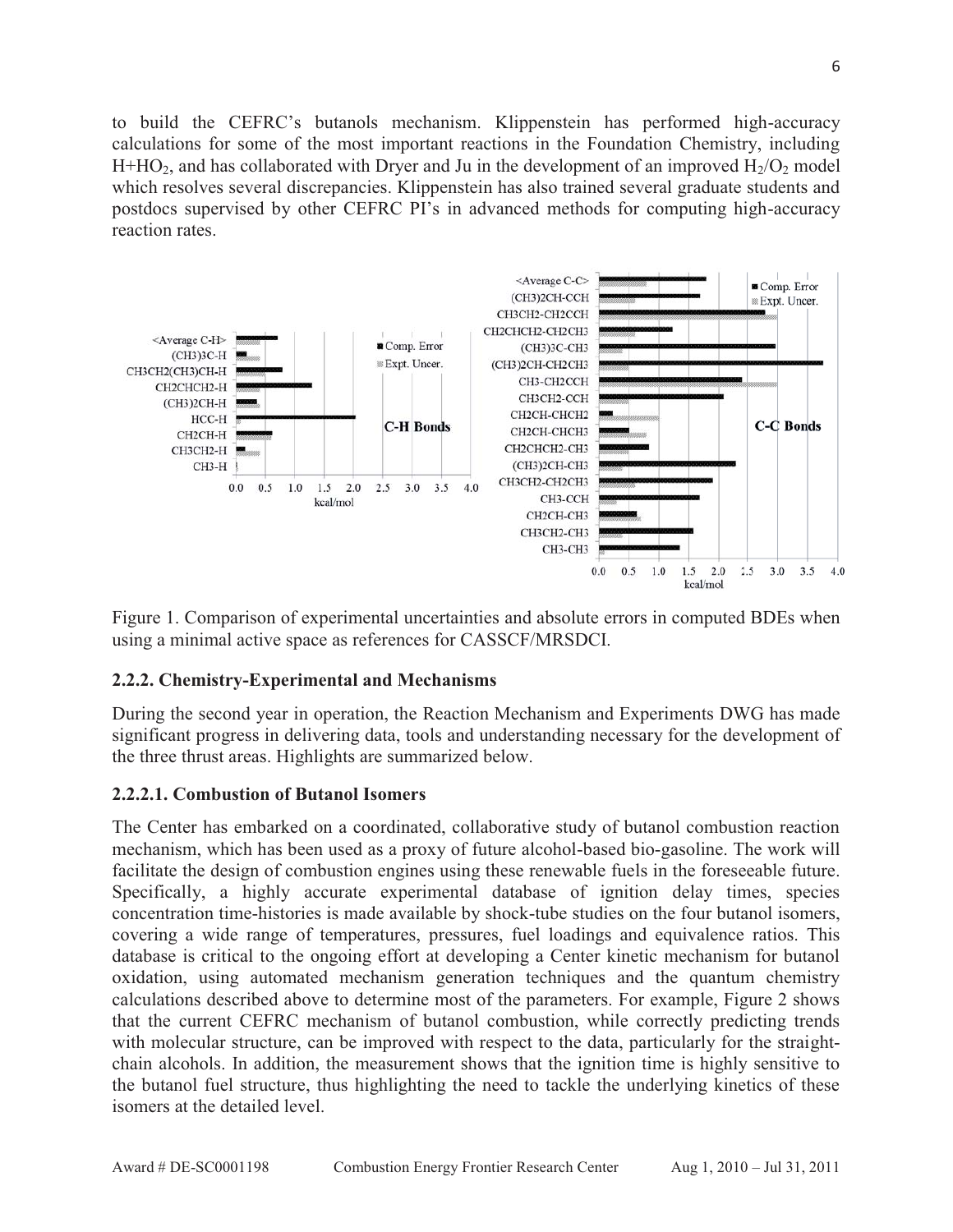

Figure 2. Ignition delay times: isomers of butanol. P=1.5 atm,  $XO_2=0.04$ ,  $\phi=1$ , diluted in Ar.

Using the shock tube/laser absorption methodology, the time evolutions of OH,  $H_2O$ , and  $CH_2O$ during *n*-butanol pyrolysis were determined. To assist the mechanism development, the rate coefficients of H abstraction by OH in all butanol isomers were measured. Detailed experiments in low-pressure flames, measuring dozens of species including free radicals simultaneously using the Advanced Light Source (ALS), provide even more detailed test of the accuracy of the mechanisms, and identify areas where more research is needed, see for example Figure 3. The mechanism now appears accurate enough that sensitivity analysis can reliably identify the reactions and molecular properties which should be improved. Preliminary indications are that most of these reactions are those between the small molecules in the Foundation Chemistry mechanism.



Figure 3. Intermediate species measured in three butanol premixed flames at the ALS by Nils Hansen, and the corresponding CEFRC butanol chemistry model predictions for each species.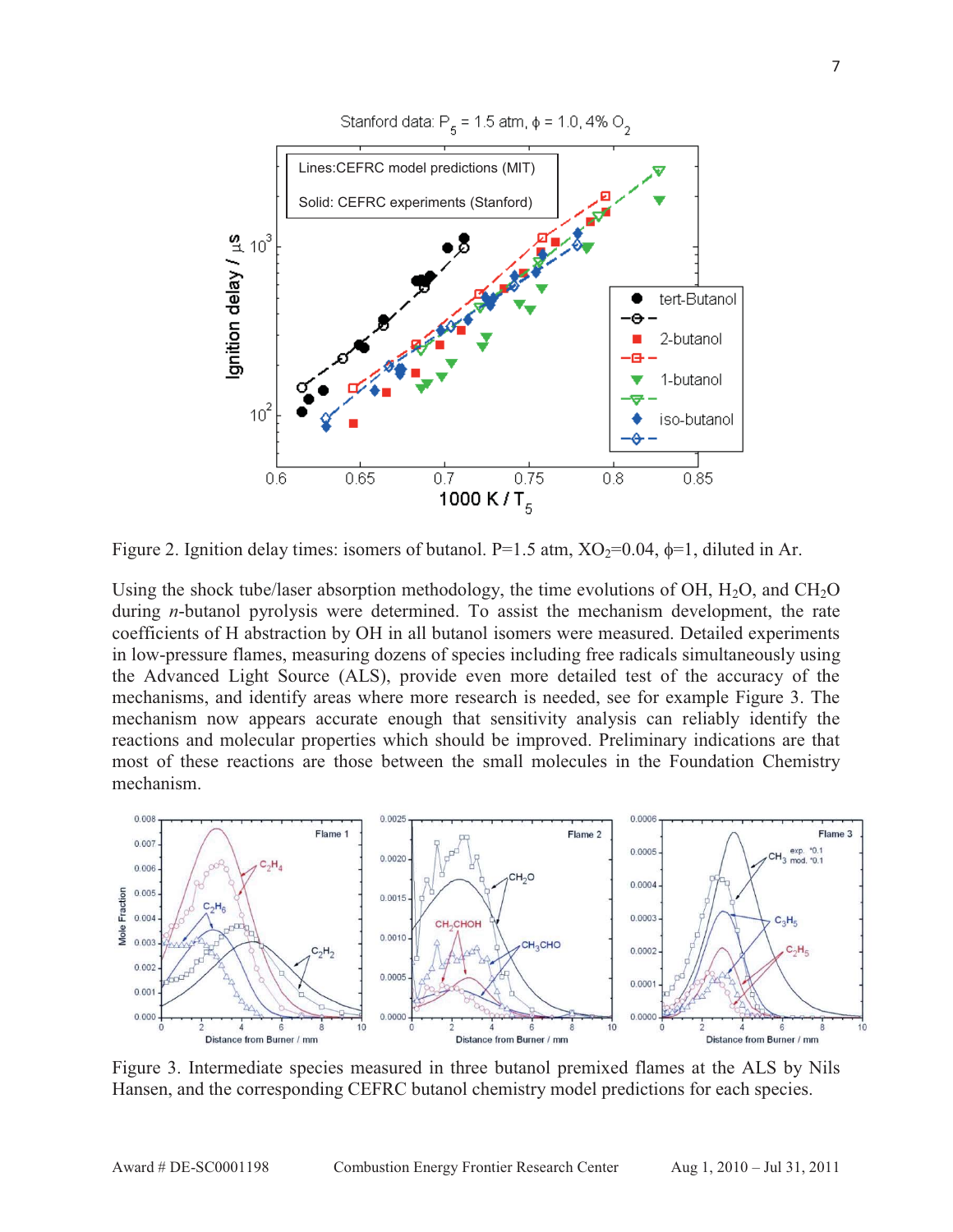Complementary to the shock tube and low-pressure flame experiments and to bring the Center studies to conditions closer to internal combustion engines, autoignition of *n*-butanol was studied in a heated rapid compression machine at 15 and 30 bar in the temperature range of 675–925 K, and over a range of equivalence ratio. Measurements were also made for *iso*-, *sec*-, and *tert*butanol, 2-buten-1-ol, and *iso*-pentanol, allowing the ignition behaviors of these fuels to be compared in terms of the chemical structure and molecular size of the fuel under comparable conditions. To examine a rational blending strategy, autoignition of binary blends of *n*-butanol and *n*-heptane has also been studied. This study is currently being extended to binary blends of *n*-butanol and *iso*-octane.

The practically relevant ignition properties of the isomers of butanol when mixed with gasoline have been determined in an Ignition Quality Tester. These data show similar behavior for the normal, secondary and isomerized isomers, but show the tertiary isomer to be of unique behavior. In particular, it was determined that *tert*-butanol does not exhibit low temperature chemistry, and thus has no negative temperature coefficient behavior. Pyrolysis studies show that *iso*-propanol was observed to principally decompose to form propylene and water, the expected products of the concerted elimination reaction,  $iC_3H_7OH \rightarrow C_3H_6+H_2O$ . These results again illustrate the complexity in bio-alcohol utilization as a transportation fuel, in that each isomer exhibits their own kinetic behavior, many of which can directly impact future engine design. In further support of the above notion, experiments conducted for ultra-rich, sooting flames of *n*butanol and *iso*-butanol show the strong sensitivity of the kinetics of molecular weight growth and particulate formation with respect to the butanol isomer structure.

Continuing from Year 1 efforts for which a combustion reaction mechanism were proposed for all four isomers, the mechanism has undergone routine and regular updates based on the large range of work carried out by the Center PIs. For example, pressure-dependent rate coefficients in earlier version of the mechanism were improved.

#### **2.2.2.2. Foundation Chemistry Mechanism**

During Year 1 of the CEFRC effort, it was recognized that the Center must embark on an activity focusing on the development of a unified, consensus chemistry mechanism for the combustion of  $H_2/CO/C_xH_y$  ( $x=1,..4$ ) fuels. This mechanism will serve as a kinetic foundation for current and future mechanism development. It will also ensure consistency of the various Center activities, extending from bio-alcohol to biodiesel. A critical element in this activity is the quantification, propagation, and minimization of the kinetic parameter uncertainties in this mechanism, in such a way that progress can be measured and quantified. For this purpose, the Method of Uncertainty Minimization by Polynomial Chaos Expansion (MUM-PCE) was developed. The method represents a major first step towards understanding the impact of parameter uncertainties in fundamental combustion research and in future combustion design tools. Figure 4 shows how the uncertainty of a previous reaction mechanism of *n*-heptane oxidation can be constrained by MUM-PCE using the recent multi-species time history data, flame speeds, and shock tube ignition delay. The method also allows for active design of new, critical experiments for combustion kinetics modeling. The importance of MUM-PCE utilizing a set of high-quality, multi-species measurements for *n*-heptane oxidation behind reflected shock waves has been demonstrated.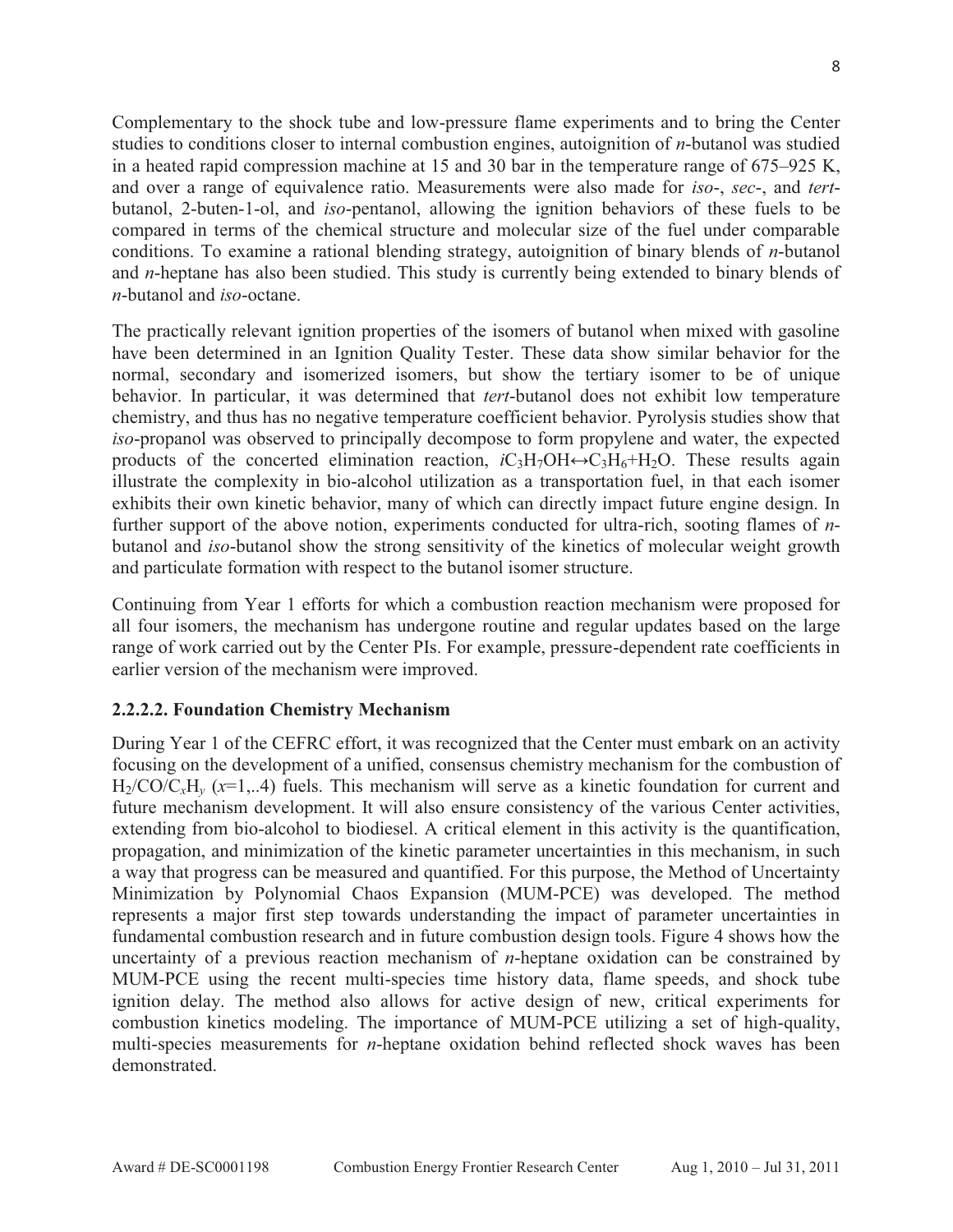As a starting point of this consensus reaction mechanism, a comprehensive  $H<sub>2</sub>/O<sub>2</sub>$  kinetic mechanism was developed for high pressure combustion. As part of this work, a detailed study of the kinetics of the reaction of H with  $HO<sub>2</sub>$  was conducted, leading to an updated kinetic-transport mechanism for the  $H_2/O_2$  system. This mechanism also incorporates recent improvements in rate constant expressions and transport properties. In addition, new data on the collisional efficiencies of  $N_2$  and  $CO<sub>2</sub>$  for the third-body reaction  $H+O<sub>2</sub>+M=HO<sub>2</sub>+M$  have been determined. The reaction of dilute  $H_2/O_2/NO$  in bath gas M ( $M=Ar$ ,  $N_2$ ,  $CO_2$ ,  $H_2O$ ) was also studied in a novel high pressure laminar flow reactor (HPLFR).

Concurrently, the sub-mechanism of *iso*butane and iso-butene oxidation has been examined using a previous reaction mechanism against newly collected lowpressure burner-stabilized flame data using



Figure 4. Probability density function of predicted flame speed of *n*-heptane-air mixture at 1 atm and 353 K. Top plot: a prior model with wide predictive uncertainties; bottom panel: a posterior model constrained by available data.

molecular-beam mass spectrometry (MBMS) in combination with single-photon synchrotron ionization, laminar flame speed, and shock tube ignition. The mechanism of *iso*-butene oxidation is of direct relevance to *iso*- and *tert*-butanol oxidation. The work identified elementary reactions currently missing from the reaction mechanism, and thus identified work critical to the third-year CEFRC effort. As a part of this foundation mechanism, the oxidation of methanol and moist syngas, hydrogen has been studied in a rapid compression machine, exploring the kinetic impact of water on fuel ignition. The experiment identified critical gaps in existing reaction mechanisms which will be filled in the coming months. Additional tests using GCMS and mid-IR absorption spectroscopy are currently conducted to follow more closely the entire reaction process after compression. Again as a component of the foundation chemistry, the oxidation of methyl formate (CH3OCHO) has been studied in three experimental environments over a range of practical combustion conditions.

#### **2.2.2.3. Chemistry of Biodiesel Combustion**

As one of the major thrusts of the CEFRC activities, studies have been conducted for biodiesel surrogate, including methyl oleate and methyl decanoate. Specifically, ignition delay times were measured over a wide range of equivalence ratio in a second generation aerosol shock tube. These data will serve as the starting point for an accurate biodiesel reaction mechanism.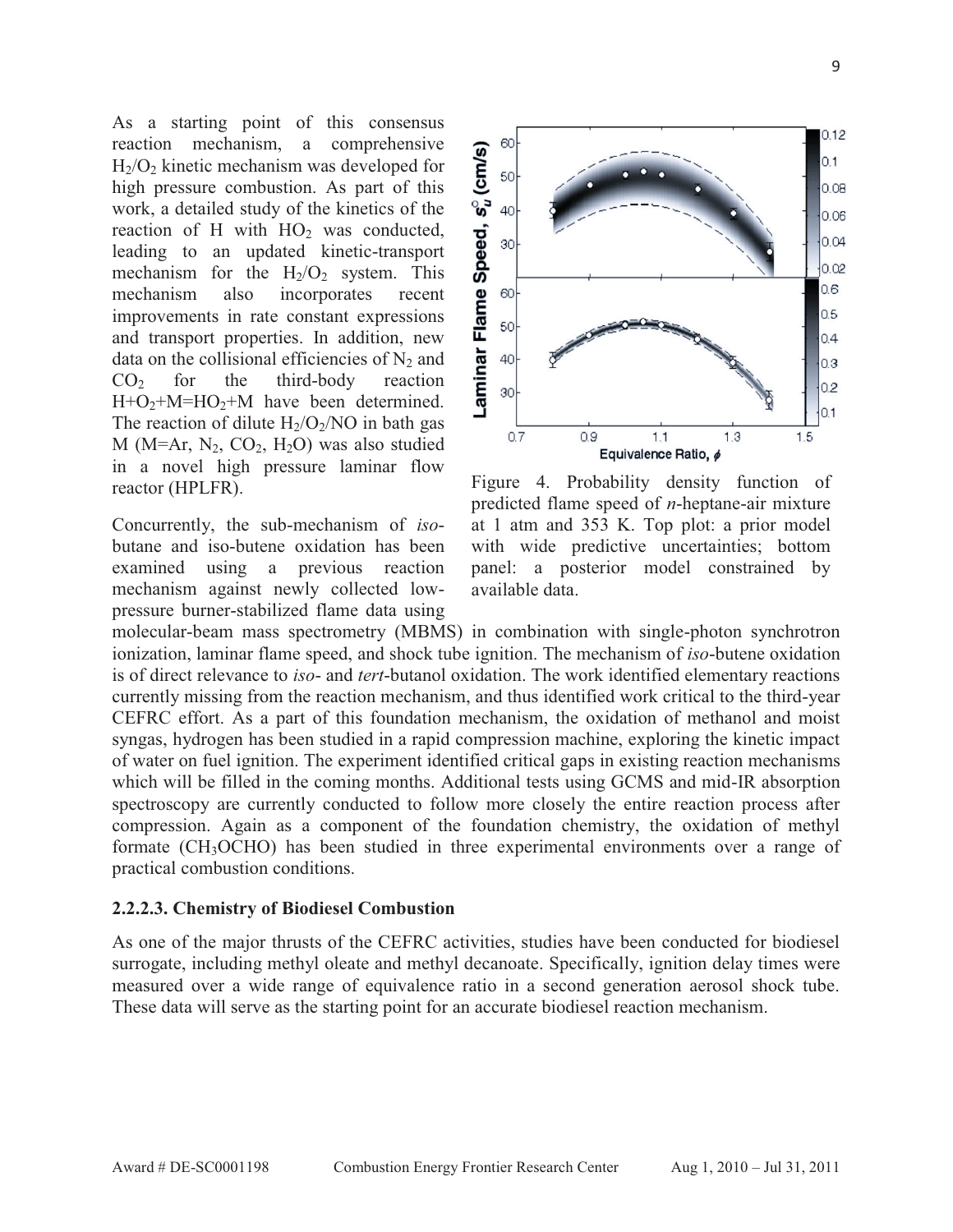#### **2.2.3. Chemistry-Experimental and Mechanisms**

#### **2.2.3.1. Chemistry and Transport Studies of Foundation Fuels**

Flames speeds of  $H_2/CO/C_1-C_4$  were measured up to 25 atm. Significant differences between experimental data and predictions at low temperature and high pressure conditions were observed (cf. Figure 5). The availability of the new experimental data led to a revisit of transport properties and development of an updated, comprehensive, high-pressure mechanism for hydrogen. Figure 5 shows that the updated high-pressure hydrogen mechanism dramatically improves the predictability of the mass burning rate of hydrogen flame at high pressures. Similar improvements in prediction were also observed for high pressure  $C_1-C_2$  flames. The third-body effects of water and  $CO_2$  on syngas combustion were also studied. The results showed that  $H_2O$ and  $CO<sub>2</sub>$  exhibited large collision efficiencies and enhanced the rate of chain termination reactions.



Figure 5. Comparison of measured and predicted mass burning rates for  $H_2/O_2/He$  mixtures at (a)  $\phi$ =0.85 and (b)  $\phi$ =0.30 at high pressures.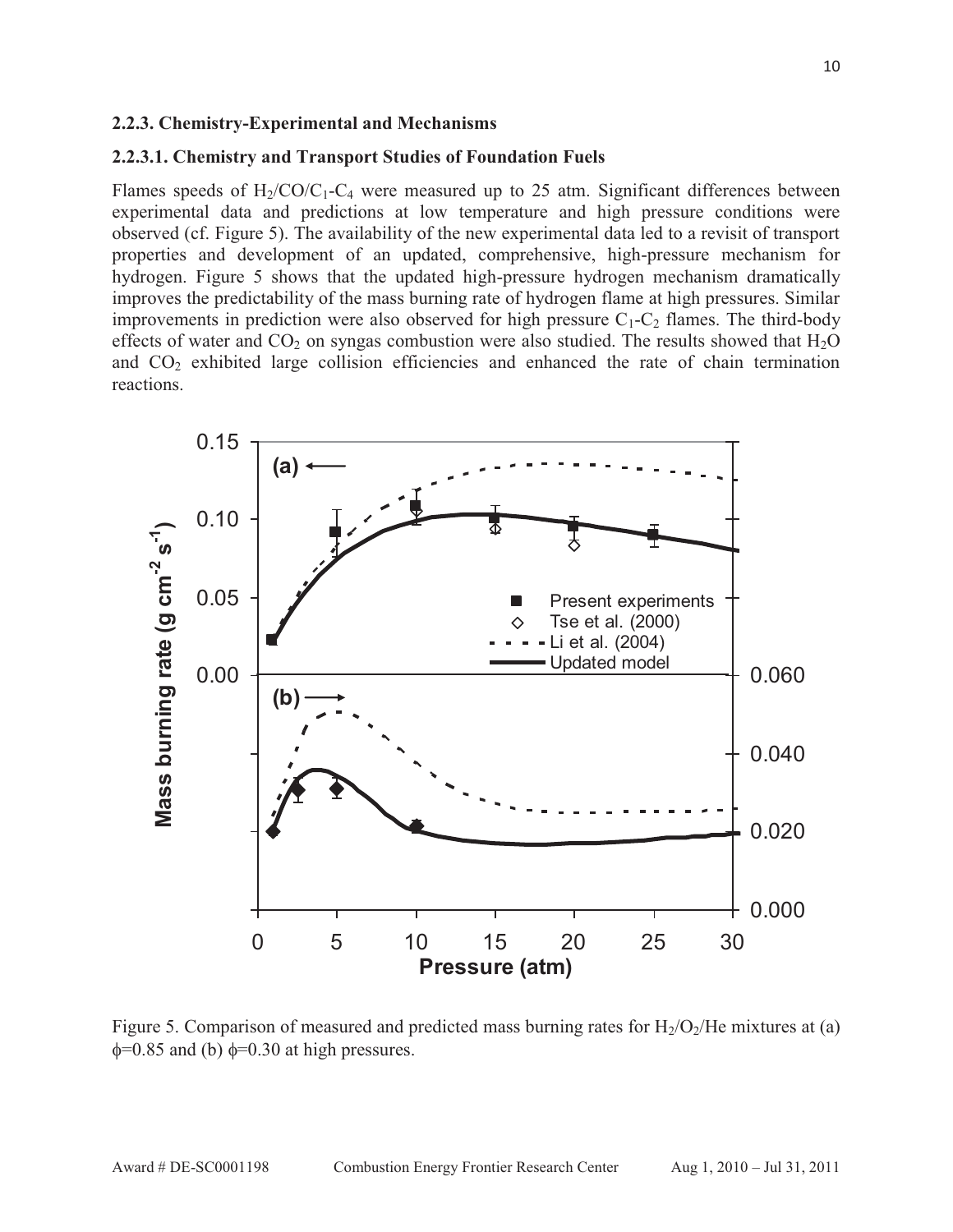#### **2.2.3.2. Chemistry and Transport Studies of Oxygenated Fuels**

Flame speeds and extinction limits of  $C_1-C_4$  alcohols,  $C_1-C_{10}$ methyl-esters,  $C_1$ - $C_3$  ethyl esters, and  $C_3$  and  $C_4$  aldehydes and ketones were measured at atmospheric pressure. It was found that fuel branching reduced the overall reactivity and flame speed. In addition, the results showed that ethyl-ester flames propagated faster than methyl-esters and that aldehydes are faster than ketones. Furthermore, *tert*-butanol extinguishes at lower strain rates than its primary intermediates. The experimental data provided important information to understand the effects of fuel functional groups on flame propagation and extinction. A new concept of radical index and transportweighted enthalpy flux were defined and a universal relationship between fuel structure and extinction limit was obtained.

A mixing strategy for ethanol and biodiesel in petroleum diesel to reduce soot emissions and enhance overall gasification rate was explored. It was shown that there was a great potential of reducing soot emission by mixing diesel with ethanol and biodiesel, as shown in Figure 6.



Figure 6. Flame streaks of burning droplets. Ethanol concentration increases from left to right.

#### **2.2.3.3. DNS/LES/PDF Modeling and Turbulent Combustion**

Turbulent combustion in a canonical homogeneous charge compression ignition (HCCI)-like environment was modeled by using high-fidelity three-dimensional (3D) direct numerical simulation (DNS) resolving the full range of time- and lengthscales of turbulence and chemical kinetics directly. It was found that combustion phenomena in the thermally and compositionally stratified systems are controlled by mixed combustion regimes, which poses a significant challenge to LES and RANS modeling approaches. A 3D DNS was also conducted to investigate the interaction of isotropic 3D turbulence with multi-stage ignition chemistry. Figure 7 shows the heat release rate field during the second stage of ignition. In addition, an LES/PDF code with enhanced numerical accuracy and improved functionalities was developed and benchmarked in the Sandia piloted flames D and E. Systematic studies of the



Figure 7. Heat release rate field during the second stage of ignition

second-order finite-difference schemes for the convection terms on nonuniform grids in LES were performed. A new discretization scheme was proposed for better LES of turbulence and turbulent combustion. The effects of hydrodynamic, Darrieus-Landau (DL) instability on the structure and propagation of turbulent premixed flame fronts were considered. The standard turbulent premixed combustion regime diagram was modified by introducing new boundaries, limiting the domain where the instability influences the global flame shape and speed.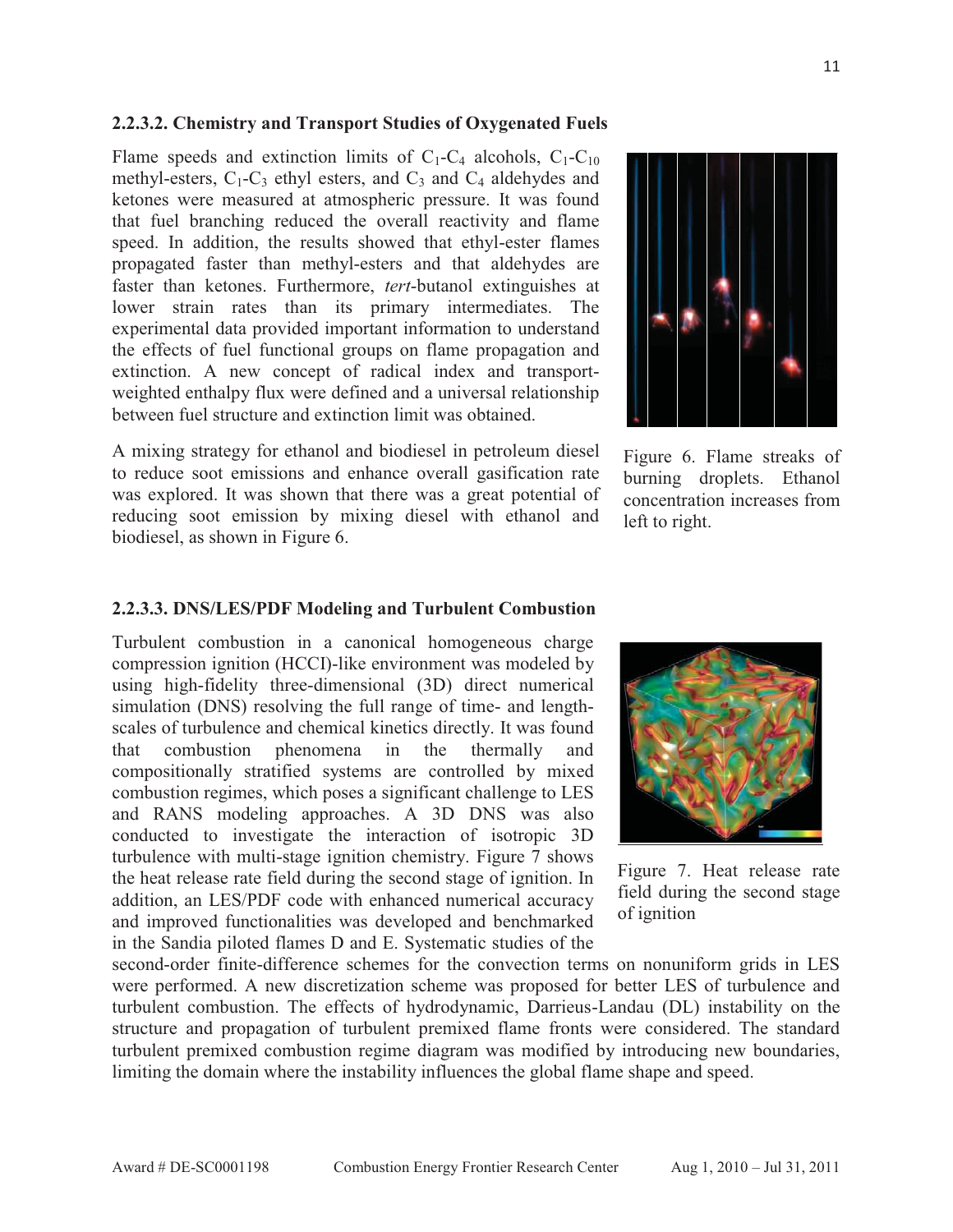## **2.3 SCHEDULE STATUS**

|    | <b>Planned Research Activities</b>                                                                                         | Anticipated    | <b>Actual</b> |
|----|----------------------------------------------------------------------------------------------------------------------------|----------------|---------------|
|    |                                                                                                                            | Completion     | Completion    |
|    |                                                                                                                            | <b>Dates</b>   | <b>Dates</b>  |
|    |                                                                                                                            |                |               |
| 1. | <b>Quantum Chemistry (Carter)</b>                                                                                          | Y2             | $Y2-$         |
|    | a. Efficient MRSDCI calculations of BDEs in larger esters.<br>size-extensive local multi-reference<br>the<br>b. Compare    | Y3             |               |
|    | averaged coupled pair functional (MRACPF) theory to                                                                        |                | completed     |
|    | local MRSDCI for BDE.                                                                                                      |                |               |
|    | c. Fully study several methyl butanoate combustion                                                                         |                |               |
|    | reaction paths using a combination of DFT and                                                                              | Y4             |               |
|    | MRSDCI.                                                                                                                    |                |               |
|    | d. Use MRSDCI/MRACPF to characterize the reactions                                                                         |                |               |
|    | and intermediates important in methyl ester combustion.                                                                    |                |               |
| 2. | <b>Computational Thermochemistry (Carter, Green, Truhlar)</b>                                                              |                |               |
|    | a. Use high-accuracy quantum chemistry to determine                                                                        | Y <sub>2</sub> | $Y2-$         |
|    | definitive thermochemistry for all the expected                                                                            |                | completed     |
|    | combustion intermediates with three or fewer carbons.                                                                      |                |               |
|    | b. Combine the MRSDCI calculations with advanced                                                                           | Y <sub>3</sub> |               |
|    | treatments to obtain high-accuracy<br>internal-rotor                                                                       |                |               |
|    | thermochemistry for biodiesel and its combustion                                                                           |                |               |
|    | intermediates.                                                                                                             |                |               |
|    | c. High-accuracy calculations for the important species in<br>combustion of other butanol isomers.                         | $Y3-Y4$        | $Y2-$         |
|    | d. Using advanced internal-rotor methods to compute                                                                        |                | preliminary   |
|    | thermochemistry of the many non-rigid intermediates                                                                        |                |               |
|    | important in ester ignition/combustion.                                                                                    |                |               |
| 3. | <b>Elementary Reaction Rates</b>                                                                                           |                |               |
|    | a. Detailed calculations of the reactions identified as                                                                    | Y2             | $Y2-$         |
|    | important by sensitivity analysis on the CEFRC kinetic                                                                     |                | completed     |
|    | models (Green).                                                                                                            |                |               |
|    | b. High-pressure ignition delay time measurements of                                                                       | Y <sub>2</sub> | $Y2-$         |
|    | butanol isomers including sec-butanol, tert-butanol and                                                                    |                | completed     |
|    | iso-butanol (Hanson, Sung).                                                                                                |                |               |
|    | c. Complete measurement of detailed species concentration                                                                  | $Y3-Y4$        | $Y2-$         |
|    | profiles for a series of burner-stabilized iso-butanol, iso-                                                               |                | preliminary   |
|    | butene and <i>iso</i> -butane flames and carry out detailed                                                                |                |               |
|    | kinetic modeling for these flames (Hanson).                                                                                |                |               |
|    | d. Pyrolysis and oxidation studies of $C_3$ and $C_4$ alcohols<br>and<br>measurements<br>of<br>of<br>unimolecular<br>rates |                |               |
|    | decomposition (Dryer).                                                                                                     |                |               |
|    | e. Detailed calculations of the reactions identified as                                                                    |                |               |
|    | important by sensitivity analysis on the CEFRC kinetic                                                                     |                |               |
|    | models (Green).                                                                                                            |                |               |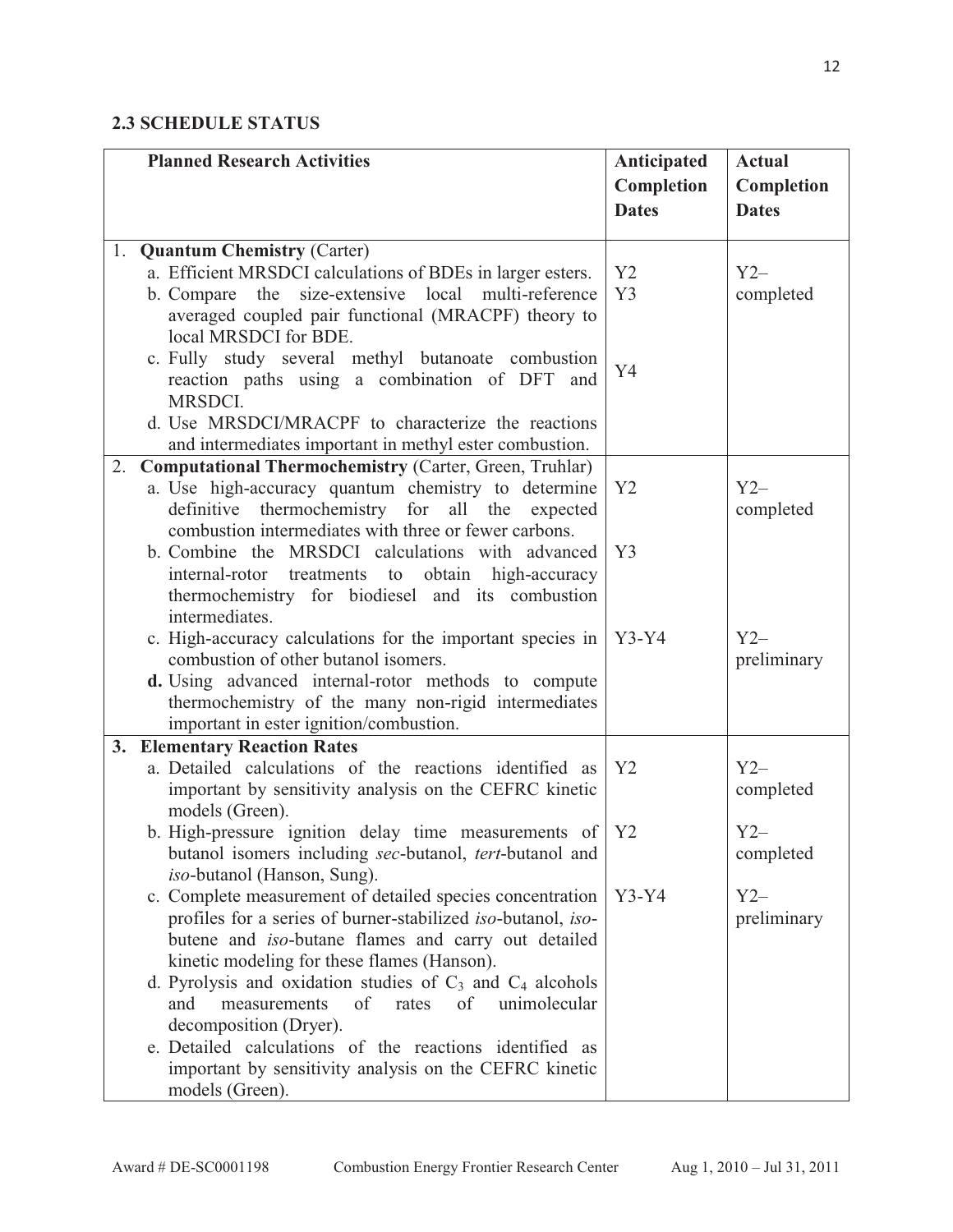| 4. | <b>Kinetic Mechanisms (Green, Wang)</b>                                                                                                                                                                                                                                                                                                                                                                                                                                                                                                                                                                                                                                                                        |                |                                                                                 |
|----|----------------------------------------------------------------------------------------------------------------------------------------------------------------------------------------------------------------------------------------------------------------------------------------------------------------------------------------------------------------------------------------------------------------------------------------------------------------------------------------------------------------------------------------------------------------------------------------------------------------------------------------------------------------------------------------------------------------|----------------|---------------------------------------------------------------------------------|
|    | a. Second-generation model for $n$ -butanol combustion                                                                                                                                                                                                                                                                                                                                                                                                                                                                                                                                                                                                                                                         | Y2             | $Y2-$                                                                           |
|    | high-accuracy well-documented<br>b. Assemble<br>small-<br>molecule reaction set.<br>c. Automate 3-D geometry estimation and spawn quantum<br>chemistry calculations as needed during mechanism<br>construction.<br>d. Development of a predictive reaction model for the high-<br>temperature oxidation of iso-butanol along with iso-<br>butane and <i>iso</i> -butane.<br>e. Automate TST rate calculations for H-abstraction<br>reactions, based on automated saddle-point finder. This<br>will significantly reduce the time required to construct<br>large combustion chemistry models.<br>f. Refine kinetic models for the butanols based on<br>experiments. Build models for other alternative fuels of | Y2<br>$Y3-Y4$  | completed<br>$Y2-$<br>completed<br>$Y2-$<br>preliminary<br>$Y2-$<br>preliminary |
|    | interest.                                                                                                                                                                                                                                                                                                                                                                                                                                                                                                                                                                                                                                                                                                      |                |                                                                                 |
|    | 5. Flame Speeds, Ignition and Extinction Limits, and                                                                                                                                                                                                                                                                                                                                                                                                                                                                                                                                                                                                                                                           |                |                                                                                 |
|    | Emission Properties (Egolfopoulos, Ju, Law).                                                                                                                                                                                                                                                                                                                                                                                                                                                                                                                                                                                                                                                                   |                |                                                                                 |
|    | Flame studies of $C_1-C_4$ alcohols, methyl-esters, and<br>a.                                                                                                                                                                                                                                                                                                                                                                                                                                                                                                                                                                                                                                                  | Y2             | $Y2-$                                                                           |
|    | $H_2$ /CO/C <sub>1</sub> -C <sub>4</sub> fuels up to 30 atmospheric pressures.                                                                                                                                                                                                                                                                                                                                                                                                                                                                                                                                                                                                                                 |                | completed                                                                       |
|    | b. Ignition temperatures and laminar flame<br>speeds                                                                                                                                                                                                                                                                                                                                                                                                                                                                                                                                                                                                                                                           | Y2             | $Y2-$                                                                           |
|    | determined for bio-fuels other than bio-butanols.                                                                                                                                                                                                                                                                                                                                                                                                                                                                                                                                                                                                                                                              |                | completed                                                                       |
|    | Sooting limits determined for bio-butanol fuels.<br>$\mathbf{c}$ .                                                                                                                                                                                                                                                                                                                                                                                                                                                                                                                                                                                                                                             | Y2             | $Y2-$                                                                           |
|    |                                                                                                                                                                                                                                                                                                                                                                                                                                                                                                                                                                                                                                                                                                                |                | completed                                                                       |
|    | d. Flame ignition at pressures potentially up to 20-30 atm.                                                                                                                                                                                                                                                                                                                                                                                                                                                                                                                                                                                                                                                    | $Y3-Y4$        |                                                                                 |
|    | Computational simulation of soot formation in bio-<br>e.<br>butanol fuels.                                                                                                                                                                                                                                                                                                                                                                                                                                                                                                                                                                                                                                     |                |                                                                                 |
|    | Data and analysis on spark ignition in turbulent field.<br>f.                                                                                                                                                                                                                                                                                                                                                                                                                                                                                                                                                                                                                                                  |                |                                                                                 |
|    | Data and analysis on flame propagation in turbulent<br>g.                                                                                                                                                                                                                                                                                                                                                                                                                                                                                                                                                                                                                                                      |                |                                                                                 |
|    | field.                                                                                                                                                                                                                                                                                                                                                                                                                                                                                                                                                                                                                                                                                                         |                |                                                                                 |
|    | High pressure jet stirred reactor with molecular beam<br>sampling.                                                                                                                                                                                                                                                                                                                                                                                                                                                                                                                                                                                                                                             |                |                                                                                 |
|    | Turbulent counterflow flame and NO <sub>x</sub> emissions.<br>i.                                                                                                                                                                                                                                                                                                                                                                                                                                                                                                                                                                                                                                               |                |                                                                                 |
| 6. | <b>Reduced Model Development and Modeling</b>                                                                                                                                                                                                                                                                                                                                                                                                                                                                                                                                                                                                                                                                  |                |                                                                                 |
|    | a. Adaptive<br>multi-timescale<br>modeling<br>approach<br>for                                                                                                                                                                                                                                                                                                                                                                                                                                                                                                                                                                                                                                                  | Y2             | $Y2-$                                                                           |
|    | alcohols.                                                                                                                                                                                                                                                                                                                                                                                                                                                                                                                                                                                                                                                                                                      |                | completed                                                                       |
|    | b. Ignition to detonation transition diagram at HCCI                                                                                                                                                                                                                                                                                                                                                                                                                                                                                                                                                                                                                                                           | Y <sub>3</sub> |                                                                                 |
|    | conditions.                                                                                                                                                                                                                                                                                                                                                                                                                                                                                                                                                                                                                                                                                                    |                |                                                                                 |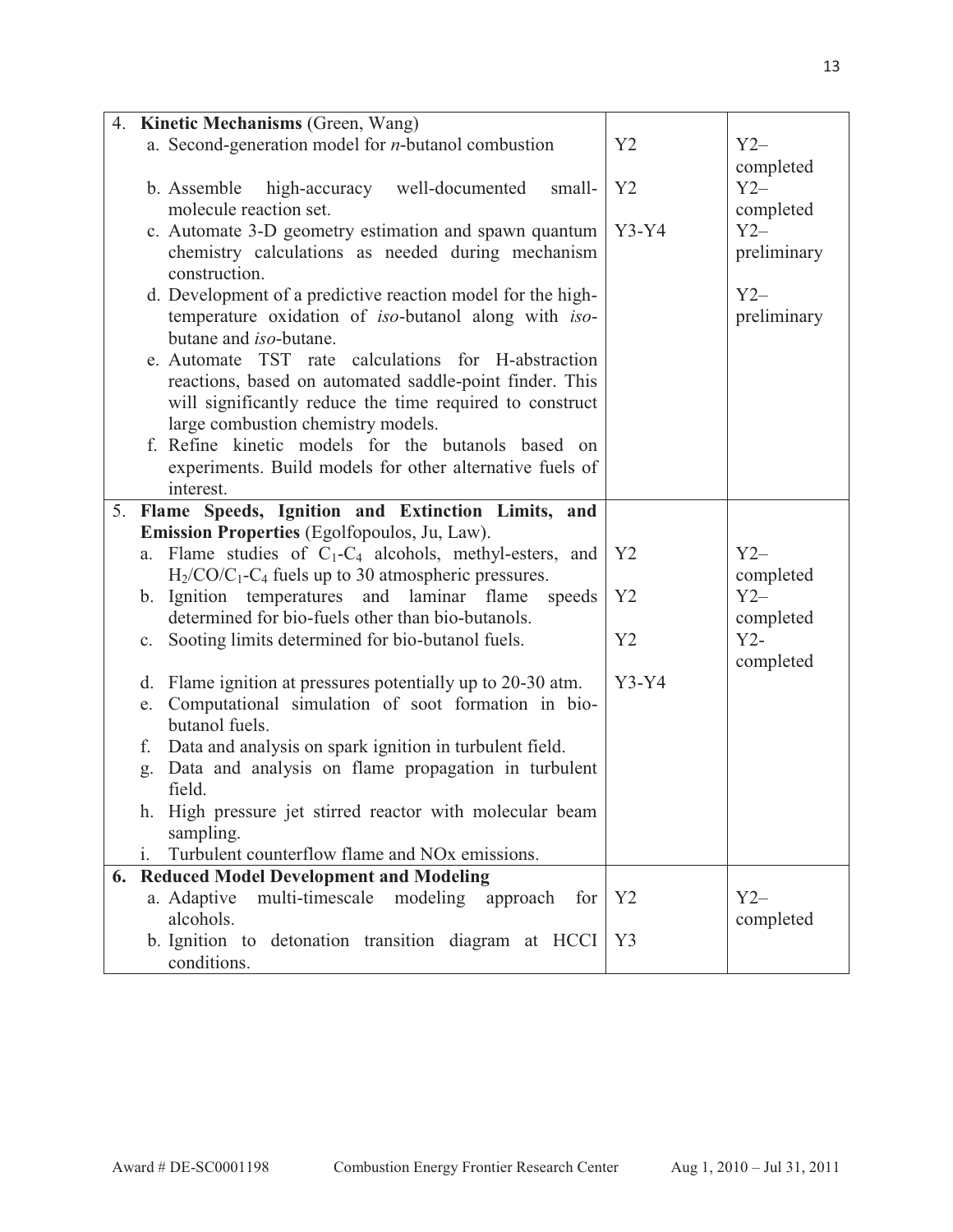| 7. DNS/LES/PDF Modeling (Chen, Pope, Ju)                                        |         |           |
|---------------------------------------------------------------------------------|---------|-----------|
| a. DNS of HCCI combustion with temperature and                                  | Y2      | $Y2-$     |
| concentration gradients.                                                        |         | completed |
| b. Compare DNS and LES/PDF of the lifted ethylene/air                           | $Y3-Y4$ |           |
| and hydrogen/air jet flames.                                                    |         |           |
| c. Perform DNS of <i>n</i> -heptane and di-methyl ether in HCCI                 |         |           |
| combustion.                                                                     |         |           |
| d. Perform DNS of expanding turbulent hydrogen/air                              |         |           |
| premixed flame to examine intrinsic instabilities and                           |         |           |
| compare with experiments by Law.                                                |         |           |
| e. Perform DNS of lifted iso-butanol jet flames in heated                       |         |           |
| coflow.                                                                         |         |           |
| f. Compare DNS of lifted <i>iso</i> -butanol jet flame with                     |         |           |
| LES/PDF calculations by Pope. Refine conditional                                |         |           |
| turbulent diffusion model to account for differential                           |         |           |
| mixing rates among species in partially-premixed                                |         |           |
| combustion.                                                                     |         |           |
| g. Perform DNS of unsteady stratified laminar counterflow<br>flames.            | $Y3-Y4$ |           |
|                                                                                 | Y2      | $Y2-$     |
| h. Extend the PDF code to plane jet flames                                      |         | completed |
| i. Extend LES/PDF code with 2-way coupling, molecular                           | $Y3-Y4$ |           |
| diffusion, and ISAT/RCCE/x2f mpi.                                               |         |           |
|                                                                                 |         |           |
|                                                                                 |         |           |
| j. Demonstrate the LES/PDF capability for piloted jet                           |         |           |
| flames.                                                                         |         |           |
| k. PDF and LES/PDF of plane lifted flames<br>and                                |         |           |
| comparison with DNS data.                                                       |         |           |
| 1. Perform DNS of statistically spherical turbulent                             |         |           |
| premixed flame.<br>m. Self-turbulization and cell size distribution in terms of |         |           |
| imposed turbulence scales. Examine kinetic energy and                           |         |           |
| scalar spectra. Compare with experiment by Law.                                 |         |           |
| n. Perform DNS of turbulent stratified counterflow flames                       |         |           |
| and compare with experiments by Ju.                                             |         |           |
| o. Compare DNS of statistically spherical turbulent                             |         |           |
| premixed flame with LES/PDF of same configuration.                              |         |           |
| Refine turbulent diffusion model for premixed flames.                           |         |           |
| p. Apply LES/PDF and PDF to new Sandia DNS and                                  |         |           |
| interrogate DNS.                                                                |         |           |
| q. Apply LES/PDF and PDF to CEFRC and other stratified<br>premixed flames.      |         |           |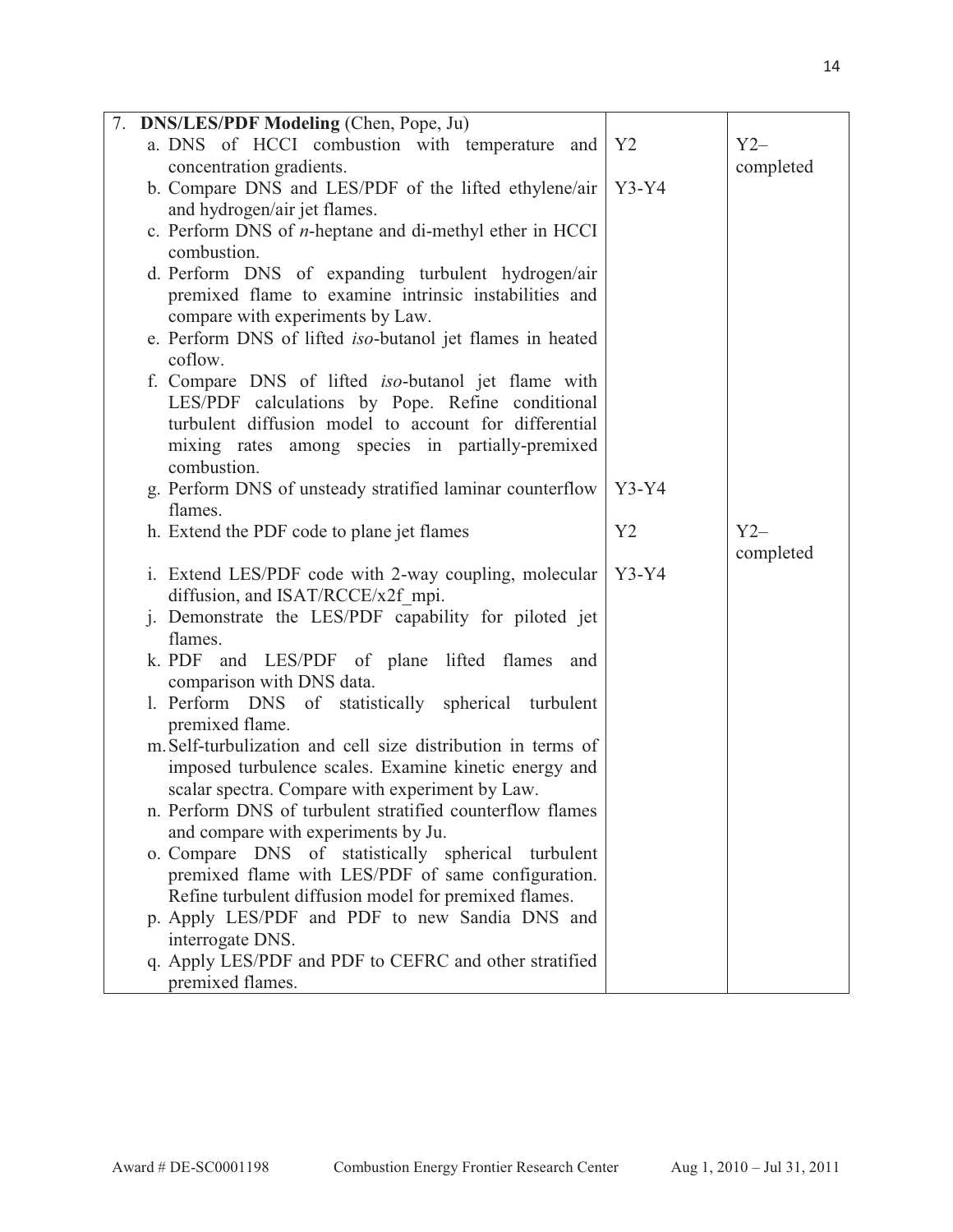## **2.4 Other Status**

1. Any changes in approach or aims and reasons for change

None

- 2. Actual or anticipated problems or delays and actions taken/planned to resolve them None
- 3. Any absence or changes of key personnel or changes in teaming arrangement

James A. Miller, a principal investigator of the CEFRC retired from his employment at the Sandia National Laboratories effective December 1, 2010. After his retirement, he assumed a 25%-time appointment at the Argonne National Laboratory, where he worked in collaboration with Klippenstein, another PI of the Center. The research funding appropriated to his efforts was transferred to Argonne. On January 18, 2011, due to personal reasons, Miller resigned from the CEFRC. Miller had been working very closely with Klippenstein and as such, there was no deprivation of our scientific expertise due to this personnel change.

4. Other support (current or pending, federal and non-federal)

Please refer to Appendix  $A -$ Other Support (Current & Pending)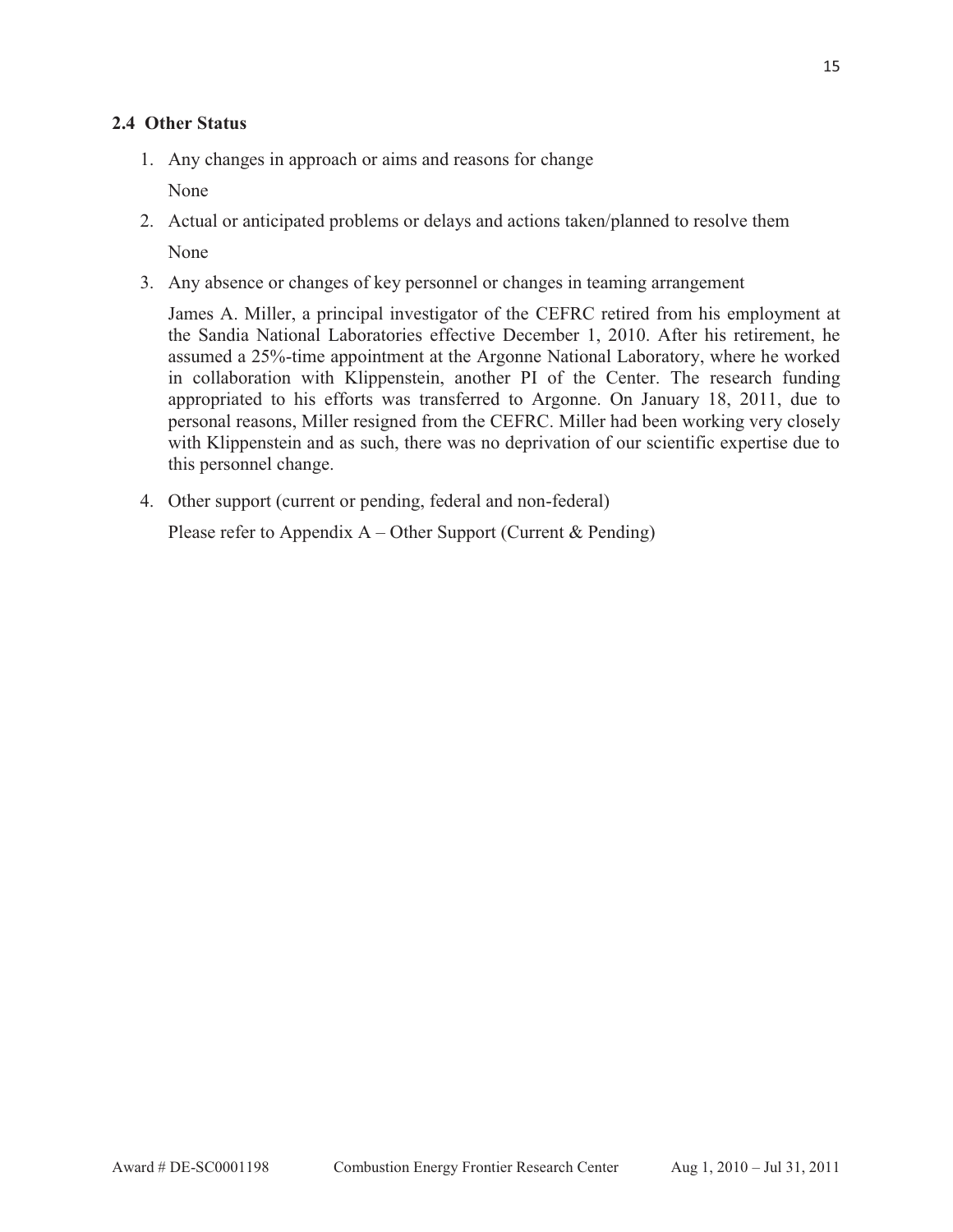#### **3.0 Publications and Other Products**

#### 3.1. Peer reviewed, archival journal publications

- 1. Shi, Y.; **Green, W. H**.; Wong, H. W.; and Oluwole, O. O. REDESIGNING COMBUSTION MODELING NEXT TERM ALGORITHMS FOR THE GRAPHICS PROCESSING UNIT (GPU): CHEMICAL KINETIC RATE EVALUATION AND ORDINARY DIFFERENTIAL EQUATION INTEGRATION , *Combust. Flame*, **158**, 836-847 (2011).
- 2. Weber, B. W.; Kumar, K.; Zhang, Z.; and **Sung, C. J**. AUTOIGNITION OF N-BUTANOL AT ELEVATED PRESSURE AND LOW TO INTERMEDIATE TEMPERATURE, *Combust. Flame*, **158**, 809-819 (2011).
- 3. Yang, B.; Cool, T. A.; Westbrook, Charles K.; **Hansen, N**.; and Kohse-Hoinghaus, K. FUEL-SPECIFIC INFLUENCES ON THE COMPOSITION OF REACTION INTERMEDIATES IN PREMIXED FLAMES OF THREE C5H10O2 ESTER ISOMERS, *Phys. Chem. Chem. Phys.*, **13**, 7205-7217 (2011).
- 4. Dooley, S.; **Dryer, F. L.** ; Yang, B.; Wang, J.; Cool, T. A.; Kasper, T.; and **Hansen, N.** AN EXPERIMENTAL AND KINETIC MODELING STUDY OF METHYL FORMATE LOW-PRESSURE FLAMES, *Combust. Flame*, **158**, 732-741 (2011).
- 5. Kumar, K.; and **Sung, C. J.** AUTOIGNITION OF METHANOL: EXPERIMENTS AND COMPUTATIONS, *Proc. Combust. Inst.*, **43**, 175-184 (2011).
- 6. Sheen, David; and **Wang, Hai** COMBUSTION KINETIC MODELING USING MULTISPECIES TIME HISTORIES IN SHOCK-TUBE OXIDATION OF HEPTANE, *Combust. Flame*, **158**, 645-656 (2011).
- 7. Park, O.; Veloo, Peter S.; Liu, N.; and **Egolfopoulos, Fokion N.** COMBUSTION CHARACTERISTICS OF ALTERNATIVE GASEOUS FUELS, *Proc. Combust. Inst*, **33**, 887-894 (2011).
- 8. Veloo, Peter S.; and **Egolfopoulos, Fokion N.** STUDIES OF N-PROPANOL/AIR, ISO-PROPANOL/AIR, AND PROPANE/AIR FLAMES, *Combust. Flame*, **158**, 501-510 (2011).
- 9. Veloo, Peter S.; and **Egolfopoulos, Fokion N.** FLAME PROPAGATION OF BUTANOL ISOMERS/AIR MIXTURES, *Proc. Combust. Inst*, **33**, 987-993 (2011).
- 10. Wang, Y. L. ; Veloo, Peter S.; **Egolfopoulos, Fokion N.**; and Tsotsis, T. T. A COMPARATIVE STUDY ON THE EXTINCTION CHARACTERISTICS OF NON-PREMIXED DIMETHYL ETHER AND ETHANOL FLAMES, *Proc. Combust. Inst*, **33**, 1003-1010 (2011).
- 11. Zhang, H.; Fan, R.; Wang, S.; Tian, X.; Xu, K.; Wan, S.; and **Egolfopoulos, Fokion N.** EXTINCTION OF LEAN NEAR-LIMIT METHANE/AIR FLAMES AT ELEVATED PRESSURES UNDER NORMAL- AND MICRO-GRAVITY, *Proc. Combust. Inst*, **33**, 1171-1178 (2011).
- 12. Alecu, I. M.; and **Truhlar, D. G.** COMPUTATIONAL STUDY OF THE REACTIONS OF METHANOL WITH THE HYDROPEROXYL AND METHYL RADICALS. PART I: ACCURATE THERMOCHEMISTRY AND BARRIER HEIGHTS, *J. Phys. Chem. A*, **115**, 2811-2829 (2011).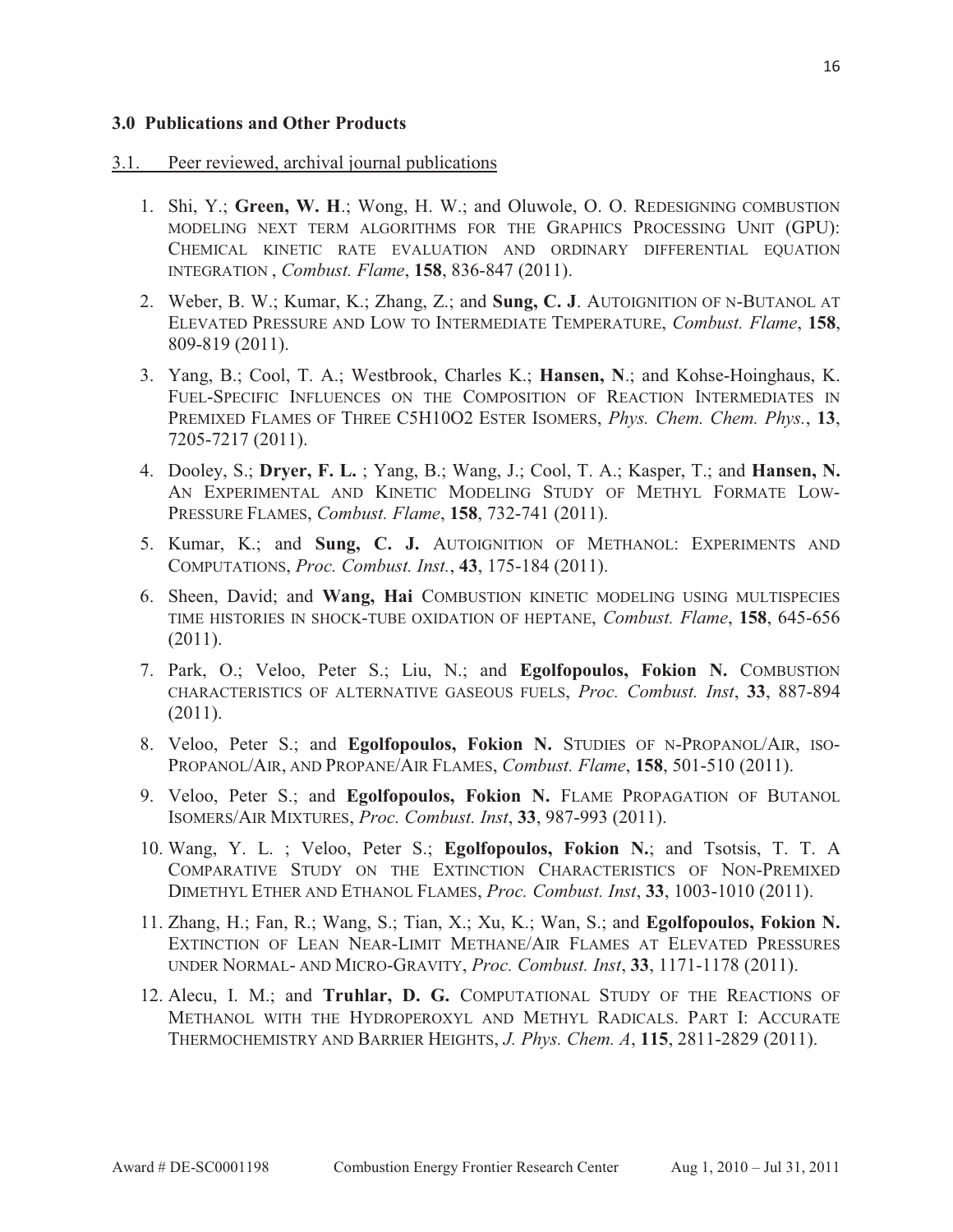- 13. Allen, C.; Mittal, G.; **Sung, C. J.**; Toulson, E.; and Lee, T. AN AEROSOL RAPID COMPRESSION MACHINE FOR STUDYING ENERGETIC-NANOPARTICLE-ENHANCED COMBUSTION OF LIQUID FUELS, *Int. J. Chem. Kinet.*, **33**, 3367-3374 (2011).
- 14. Das, A. K.; Kumar, K.; Zhang, Z.; and **Sung, C. J.** LAMINAR FLAME SPEEDS OF MOIST SYNGAS MIXTURES, *Combust. Flame*, **158**, 345-353 (2011).
- 15. Vasu, Subith; Huynh, Lam; Davidson, David F.; **Hanson, Ronald K**.; and Golden, David REACTIONS OF OH WITH BUTENE ISOMERS: MEASUREMENTS OF THE OVERALL RATES AND A THEORETICAL STUDY, *J. Phys. Chem. A*, **115**, 2549-2556 (2011).
- 16. Zheng, J.; Yu, T.; Papajak, E.; Alecu, I. M.; Mielke, S. L.; and **Truhlar, D. G.** PRACTICAL METHODS FOR INCLUDING TORSIONAL ANHARMONICITY IN THERMOCHEMICAL CALCULATIONS ON COMPLEX MOLECULES: THE INTERNAL-COORDINATE MULTI-STRUCTURAL APPROXIMATION, *Phys. Chem. Chem. Phys.*, (2011).
- 17. Burke, M. P.; **Dryer, F. L.** ; and **Ju, Yiguang** ASSESSMENT OF KINETIC MODELING FOR LEAN H2/CH4/O2/DILUENT FLAMES AT HIGH PRESSURES, *Proc. Combust. Inst.*, **33**, 905- 912 (2011).
- 18. Chen, Zheng; Burke, M. P.; and **Ju, Yiguang** ON THE CRITICAL FLAME RADIUS AND MINIMUM IGNITION ENERGY FOR SPHERICAL FLAME INITIATION, *Proc. Combust. Inst.*, **33**, 1219–1226 (2011).
- 19. Goldsmith, C. F.; **Klippenstein, S. J.**; and **Green, W. H.** THEORETICAL RATE COEFFICIENTS FOR ALLYL + HO2 AND ALLYLOXY DECOMPOSITION, *Proc. Combust. Inst.*, **33**, 273-282 (2011).
- 20. Harper, M. R.; Van Geem, K. M.; Pyl, S. P.; Marin, G. B.; and **Green, W. H.** COMPREHENSIVE REACTION MECHANISM FOR N-BUTANOL PYROLYSIS AND COMBUSTION, *Combust. Flame*, **158**, 16-41 (2011).
- 21. **Ju, Yiguang**; Sun, Wenting; Burke, M. P.; Gou, Xiaolong; and Chen, Zheng MULTI-TIMESCALE MODELING OF IGNITION AND FLAME REGIMES OF N-HEPTANE-AIR MIXTURES NEAR SPARK ASSISTED HOMOGENEOUS CHARGE COMPRESSION IGNITION CONDITIONS, *Proc. Combust. Inst.*, **33**, 1245–1251 (2011).
- 22. Li, T. X.; Zhu, D. L.; Akafuah, N.; Saito, K.; and **Law, C. K.** SYNTHESIS, DROPLET COMBUSTION, AND SOOTING CHARACTERISTICS OF BIODIESEL PRODUCED FROM WASTE VEGETABLE OILS, *Proc. Combust. Inst.*, **33**, 2039-2046 (2011).
- 23. Lu, Wei; Kelley, A. P.; and **Law, C. K.** NONPREMIXED IGNITION, LAMINAR FLAME PROPAGATION, AND MECHANISM REDUCTION OF N-BUTANOL, ISO-BUTANOL, AND METHYL BUTANOATE, *Proc. Combust. Inst.*, **33**, 995-1002 (2011).
- 24. Memarzadeh, Saro; Tomachoff, Erik D,; Phares, Denis J.; and **Wang, Hai** PROPERTIES OF NANOCRYSTALLINE TIO2 SYNTHESIZED IN PREMIXED FLAMES STABILIZED ON A ROTATING SURFACE, *Proc. Combust. Inst.*, **33**, 1917-1924 (2011).
- 25. Papajak, E.; and **Truhlar, D. G.** CONVERGENT PARTIALLY AUGMENTED BASIS SETS FOR POST-HARTREE-FOCK CALCULATIONS OF MOLECULAR PROPERTIES AND REACTION BARRIER HEIGHTS, *J. Chem. Theory Comput.*, **7**, 10-18 (2011).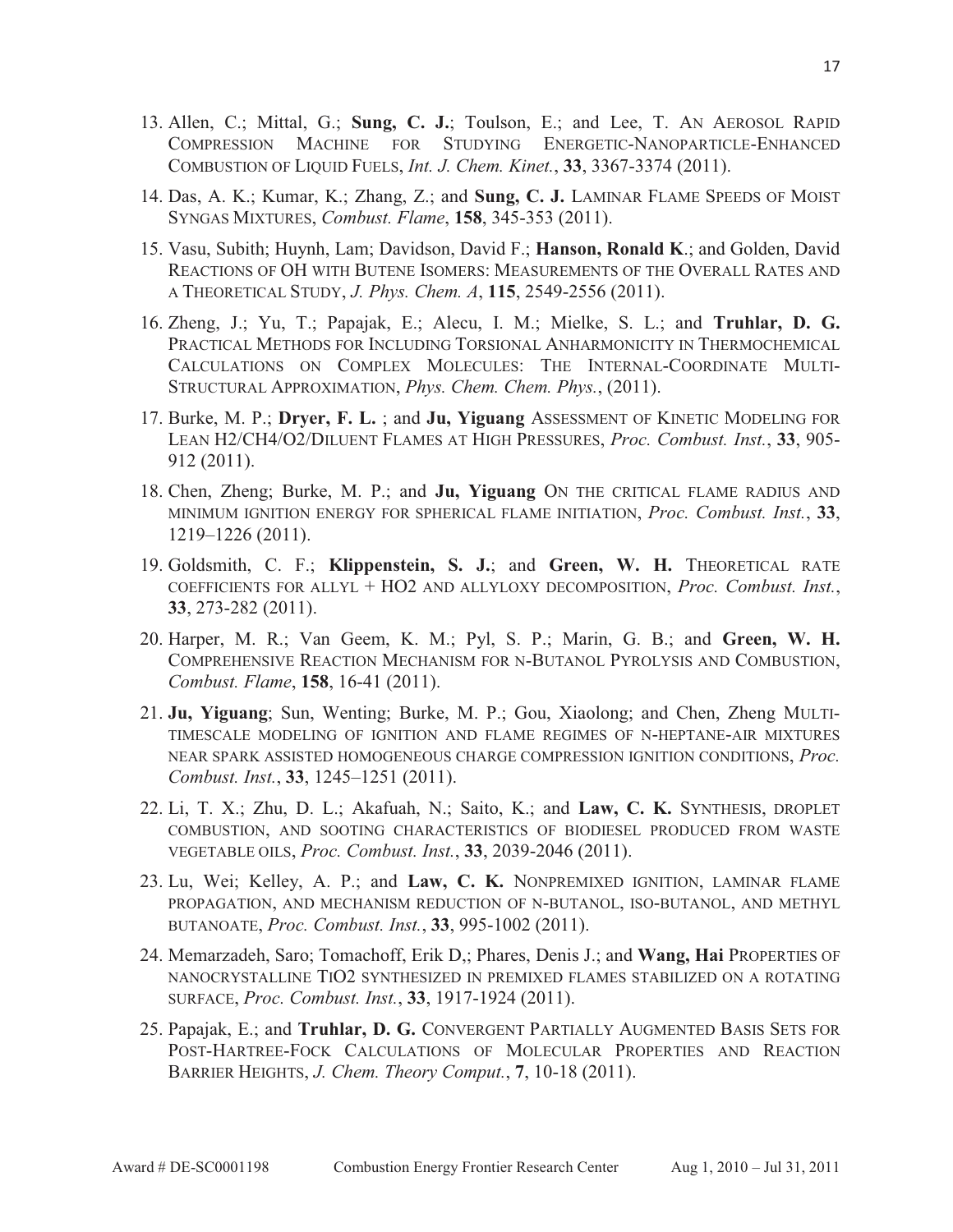- 26. Tang, C. K.; Huang, Z. H.; and **Law, C. K.** DETERMINATION, CORRELATION, AND MECHANISTIC INTERPRETATION OF EFFECTS OF HYDROGEN ADDITION ON LAMINAR FLAME SPEEDS OF HYDROCARBON–AIR MIXTURES, *Proc. Combust. Inst.*, **33**, 921-928 (2011).
- 27. **Wang, Hai** FORMATION OF NASCENT SOOT AND OTHER CONDENSED-PHASE MATERIALS IN FLAMES, *Proc. Combust. Inst.*, **33**, 41-67 (2011).
- 28. Wang, Haifeng; and **Pope, Stephen B.** LARGE EDDY SIMULATION/PROBABILITY DENSITY FUNCTION MODELING OF A TURBULENT CH4/H2/N2 JET FLAME, *Proc. Combust. Inst.*, **33**, 1319-1330 (2011).
- 29. Won, Sang Hee; Dooley, S.; **Dryer, F. L.** ; and **Ju, Yiguang** KINETIC EFFECTS OF AROMATIC MOLECULAR STRUCTURES ON DIFFUSION FLAME EXTINCTION, *Proc. Combust. Inst.*, **33**, 1163-1170 (2011).
- 30. Yoo, C. S.; Richardson, E.; Sankaran, R.; and **Chen, J. H.** A DNS STUDY ON THE STABILIZATION MECHANISM OF A TURBULENT LIFTED ETHYLENE JET FLAME IN HIGHLY-HEATED COFLOW, *Proc. Combust. Inst.*, **33**, 1619-1627 (2011).
- 31. Zhang, P.; **Klippenstein, S. J.**; Sun, Hongyan; and **Law, C. K.** AB INITIO KINETICS FOR THE DECOMPOSITION OF MONOMETHYLHYDRAZINE (CH3NHNH2), *Proc. Combust. Inst.*, **33**, 425-432 (2011).
- 32. Zhang, P.; and **Law, C. K.** A FITTING FORMULA FOR THE FALLOFF CURVES OF UNIMOLECULAR REACTIONS: II. TUNNELING EFFECTS, *Int. J. Chem. Kinet.*, **43**, 31-42 (2011).
- 33. Feng, Q.; Wang, Y. L.; **Egolfopoulos, Fokion N.**; and Tsotsis, T. T. FUNDAMENTAL STUDY OF THE OXIDATION CHARACTERISTICS AND POLLUTANT EMISSIONS OF MODEL BIODIESEL FUELS, *Ind. Eng. Chem. Res*, **49**, 10392-10398 (2010).
- 34. Sun, Hongyan; and **Law, C. K.** KINETICS OF HYDROGEN ABSTRACTION REACTIONS OF BUTENE ISOMERS BY OH RADICAL, *J. Phys. Chem. A*, **114**, 12088-12098 (2010).
- 35. Veloo, Peter S.; Wang, Y. L.; **Egolfopoulos, Fokion N.**; and Westbrook, Charles K. A COMPARATIVE EXPERIMENTAL AND COMPUTATIONAL STUDY OF METHANOL, ETHANOL, AND N-BUTANOL FLAMES, *Combust. Flame*, **157**, 1989-2004 (2010).
- 36. Dooley, S.; Burke, M. P.; Chaos, M.; Stein, Y.; **Dryer, F. L.** ; Zhukov, V. P.; Finch, O.; Simmie, J. M.; and Curran, H. J. METHYL FORMATE OXIDATION: SPECIATION DATA, LAMINAR BURNING VELOCITIES, IGNITION DELAY TIMES AND A VALIDATED CHEMICAL KINETIC MODEL, *Int. J. Chem. Kinet.*, **42**, 527-549 (2010).
- 37. Vasu, Subith; Davidson, David F.; **Hanson, Ronald K.**; and Golden, David MEASUREMENTS OF THE REACTION OF OH WITH N-BUTANOL AT HIGH TEMPERATURES, *Chem. Phys. Lett.*, **497**, 26-29 (2010).
- 38. Alecu, I. M.; Zheng, J.; Zhao, Y.; and **Truhlar, D. G.** COMPUTATIONAL THERMOCHEMISTRY: SCALE FACTOR DATABASES AND SCALE FACTORS FOR VIBRATIONAL FREQUENCIES OBTAINED FROM ELECTRONIC MODEL CHEMISTRIES, *J. Chem. Theory Comput.*, **6**, 2872-2887 (2010).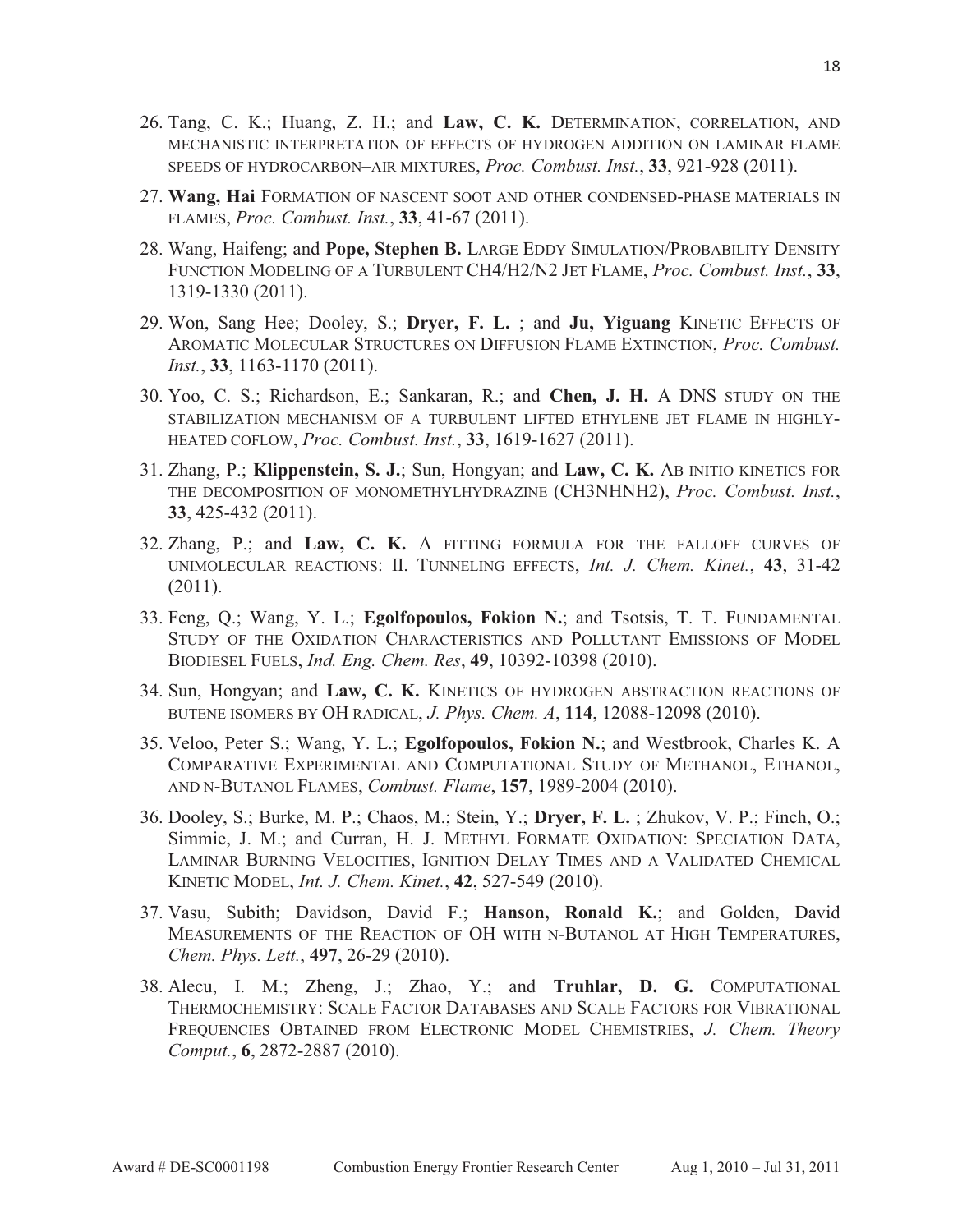- 39. Van Geem, K. M.; Pyl, S. P.; Marin, G. B.; Harper, M. R.; and **Green, W. H.** ACCURATE HIGH-TEMPERATURE REACTION NETWORKS FOR ALTERNATIVE FUELS: BUTANOL ISOMERS, *Ind. Eng. Chem. Res.*, **49**, 10399-10420 (2010).
- 40. Sun, Wenting; Chen, Zheng; Gou, Xiaolong; and **Ju, Yiguang** A PATH FLUX ANALYSIS METHOD FOR THE REDUCTION OF DETAILED CHEMICAL KINETIC MECHANISMS, *Combust. Flame*, **157**, 1298-1307 (2010).
- 41. Vasu, Subith; Zador, J.; Davidson, David F.; **Hanson**, **Ronald K.**; Golden, David; and Miller, James A. HIGH-TEMPERATURE MEASUREMENTS AND A THEORETICAL STUDY OF THE REACTION OF OH WITH 1,3-BUTADIENE, *J. Phys. Chem.*, **114**, 8312-8318 (2010).
- 42. Gou, Xiaolong; Sun, Wenting; Chen, Zheng; and **Ju, Yiguang** A DYNAMIC MULTI-TIMESCALE METHOD FOR COMBUSTION MODELING WITH DETAILED AND REDUCED CHEMICAL KINETIC MECHANISMS, *Combust. Flame*, **157**, 1111-1121 (2010).
- 43. Zheng, J.; and **Truhlar, D. G.** KINETICS OF HYDROGEN-TRANSFER ISOMERIZATIONS OF BUTOXYL RADICALS, *Phys. Chem. Chem. Phys.*, **12**, 7782-7793 (2010).
- 44. Burke, M. P.; Chaos, M.; **Dryer, F. L.**; and **Ju, Yiguang** NEGATIVE PRESSURE DEPENDENCE OF MASS BURNING RATES OF H2/CO/O2/DILUENT FLAMES AT LOW FLAME TEMPERATURES, *Combust. Flame*, **157**, 618-631 (2010).
- 45. Chen, Zheng; Gou, Xiaolong; and **Ju, Yiguang** STUDIES ON THE OUTWARDLY AND INWARDLY PROPAGATING SPHERICAL FLAMES WITH RADIATIVE LOSS, *Combust. Sci. Technol.*, **182**, 124–142 (2010).
- 46. Taatjes, Craig A.; Osborn, David L.; Selby, Talitha M.; Meloni, Giovanni; Trevitt, Adam J.; Epifanovsky, Evgeny; Krylov, Anna I.; Sirjean, Baptiste; Dames, Enoch; and **Wang, Hai** PRODUCTS OF THE BENZENE + O(3P) REACTION, *J. Phys. Chem. A.*, **114**, 3355-3370 (2010).
- 47. Gou, Xiaolong; Sun, Wenting; Chen, Zheng; and **Ju, Yiguang** A DYNAMIC MULTI-TIMESCALE METHOD FOR COMBUSTION MODELING WITH DETAILED AND REDUCED CHEMICAL KINETIC MECHANISMS, *Combust. Flame*, (2010). [10.1016/j.combustflame.2010.02.020]
- 48. Sun, Wenting; Chen, Zheng; Gou, Xiaolong; and **Ju, Yiguang** A PATH FLUX ANALYSIS METHOD FOR THE REDUCTION OF DETAILED CHEMICAL KINETIC MECHANISMS, *Combust. Flame*, (2010). [10.1016/j.combustflame.2010.03.006]
- 49. Veloo, Peter S.; Wang, Yang L.; **Egolfopoulos, Fokion N.**; and Westbrook, Charles K. A COMPARATIVE EXPERIMENTAL AND COMPUTATIONAL STUDY OF METHANOL, ETHANOL, AND N-BUTANOL FLAMES, *Combust. Flame*, (2010). [10.1016/j.combustflame.2010.04.001]
- 50. Won, Sang Hee; Sun, Wenting; and **Ju, Yiguang** KINETIC EFFECTS OF TOLUENE BLENDING ON THE EXTINCTION LIMIT OF N-DECANE DIFFUSION FLAMES, *Combust. Flame*, (2010). [10.1016/j.combustflame.2009.11.016]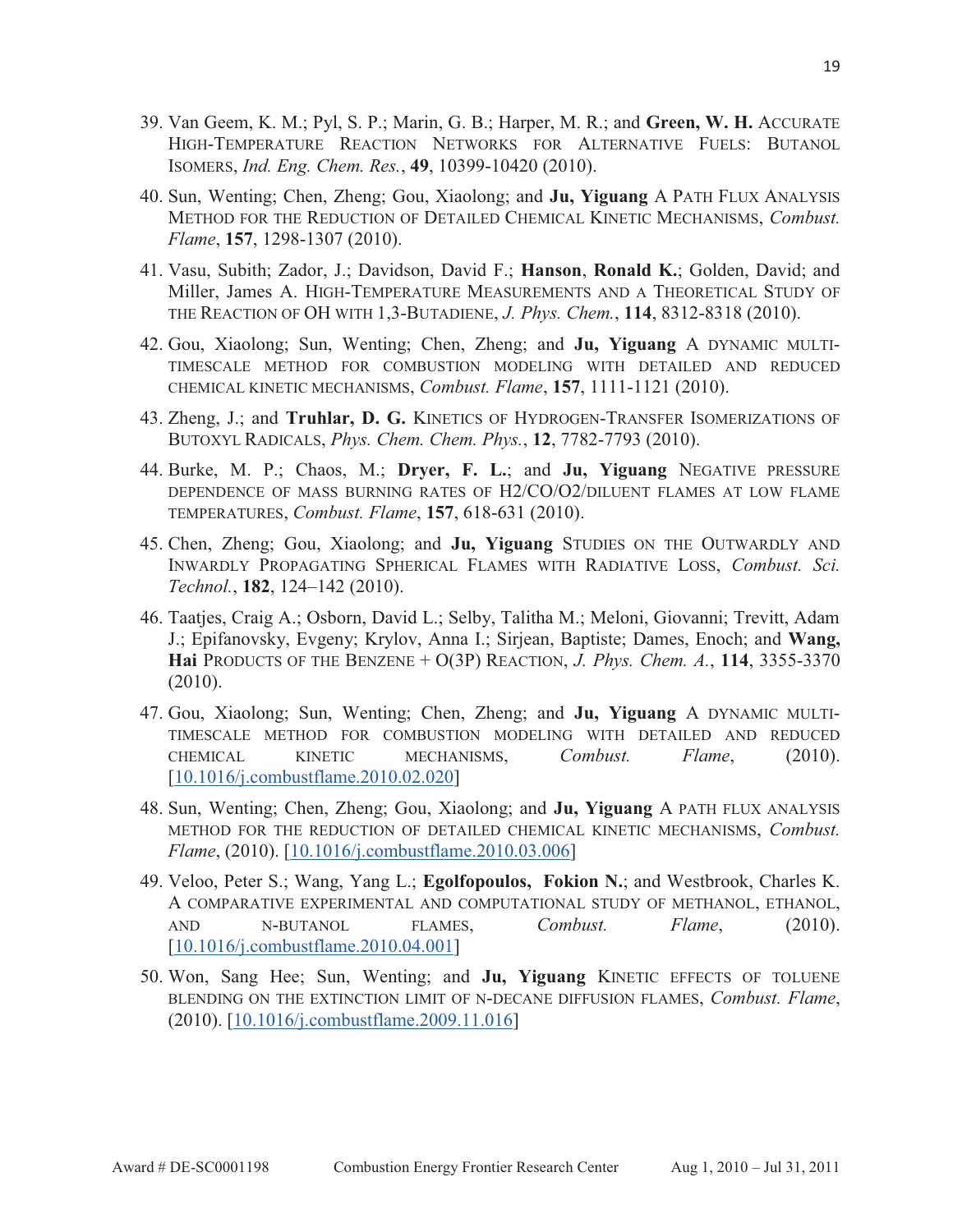- 3.2. Conference proceedings and extended abstracts
	- 1. G. Bansal, and **J. H. Chen**, "*A Computational Study of Pulsating Instabilities in Externally Forced 1D and 2D Premixed Flames*," 7th US National Technical Meeting of the Combustion Institute, March 20-23, 2011.
	- 2. G. Bansal, A. Mascarenhas, and **J. H. Chen**, "*Identification of Intrinsic Low Dimensional Manifolds in Turbulent Combustion using an Isomap based technique*," 7th US National Technical Meeting of the Combustion Institute, March 20-23, 2011.
	- 3. M. P. Burke, M. Chaos, **Y. Ju, F. L. Dryer, S. J. Klippenstein**, "*Comprehensive H2/O2 Kinetic Model with Assessment of Commonly Neglected Processes*", 7th US National Combustion Meeting of the Combustion Institute, Georgia Institute of Technology, Atlanta, GA, March 20-23, 2011.
	- 4. P. Diévart, S. Dooley, S-H Won, M. Uddi, **F. L. Dryer, Y. Ju**, "*Kinetic Studies and Experimental Assessment of High Temperature Oxidation of Methyl Decanoate*", 7th US National Combustion Meeting of the Combustion Institute, Georgia Institute of Technology, Atlanta, GA, March 20-23, 2011.
	- 5. J. Heyne, J. Lefkowitz, F. M. Haas, S-H. Won, S. Dooley, H. H. Kim, S. Jahangirian, **F. L. Dryer, Y. Ju**, "*Combustion Kinetics Study of t-butanol*", 7th US National Combustion Meeting of the Combustion Institute, Georgia Institute of Technology, Atlanta, GA, March 20-23, 2011.
	- 6. J. Heyne, J. Lefkowitz, F.M. Haas, S-H. Won, S. Dooley, H. H. Kim, S. Jahangirian, **F. L. Dryer, Y. Ju**, "*Combustion Kinetics Study of t-butanol and its Principal Intermediates i-Butene, Acetone, and Methane*", 7th US National Combustion Meeting of the Combustion Institute, Georgia Institute of Technology, Atlanta, GA, March 20-23, 2011.
	- 7. J. Santner, M. P. Burke, **F. L. Dryer, Y. Ju**, "*High Pressure Burning Rates and Evaluation of Model Performance for C1-C2 Flames with Varied Hydrogen Content*", 7th US National Combustion Meeting of the Combustion Institute, Georgia Institute of Technology, Atlanta, GA, March 20-23, 2011.
	- 8. Z. Serinyel, S. Dooley, T. I. Farouk, S. Jahangirian, H. J. Curran, **F. L. Dryer**, "*A Pyrolytic Flow Reactor Study of iso-Propanol*", 7th US National Combustion Meeting of the Combustion Institute, Georgia Institute of Technology, Atlanta, GA, March 20-23, 2011.
	- 9. M. Burke, Y. Ju, **F. Dryer**, M. Chaos and S. Klippenstein, "*Kinetic Modeling of the H2/O2 Reaction in High Pressure Flames*", 49th Annual Aerospace Sciences Meeting, Orlando, FL, Jan. 4-7, 2011. AIAA-2011-0093.
	- 10. P. Dievart, S. Won, M. Uddi, S. Dooley, **F. Dryer, Y. Ju**, "*Measurements of Extinction Limits of Methyl Decanoate Diffusion Flames and A Kinetic Study*", 49th Annual Aerospace Sciences Meeting, Orlando, FL, Jan. 4-7, 2011. AIAA2011-0697.
	- 11. J. Lefkowitz, J. Heyne, F. Haas, S. Won, S. Dooley, **F. Dryer, Y. Ju**, "*Classical Kinetic Study of the Alternative Transport Fuel, Tertiary Butanol*", 49th Annual Aerospace Sciences Meeting, Orlando, FL, Jan. 4-7, 2011. AIAA 2011-0698.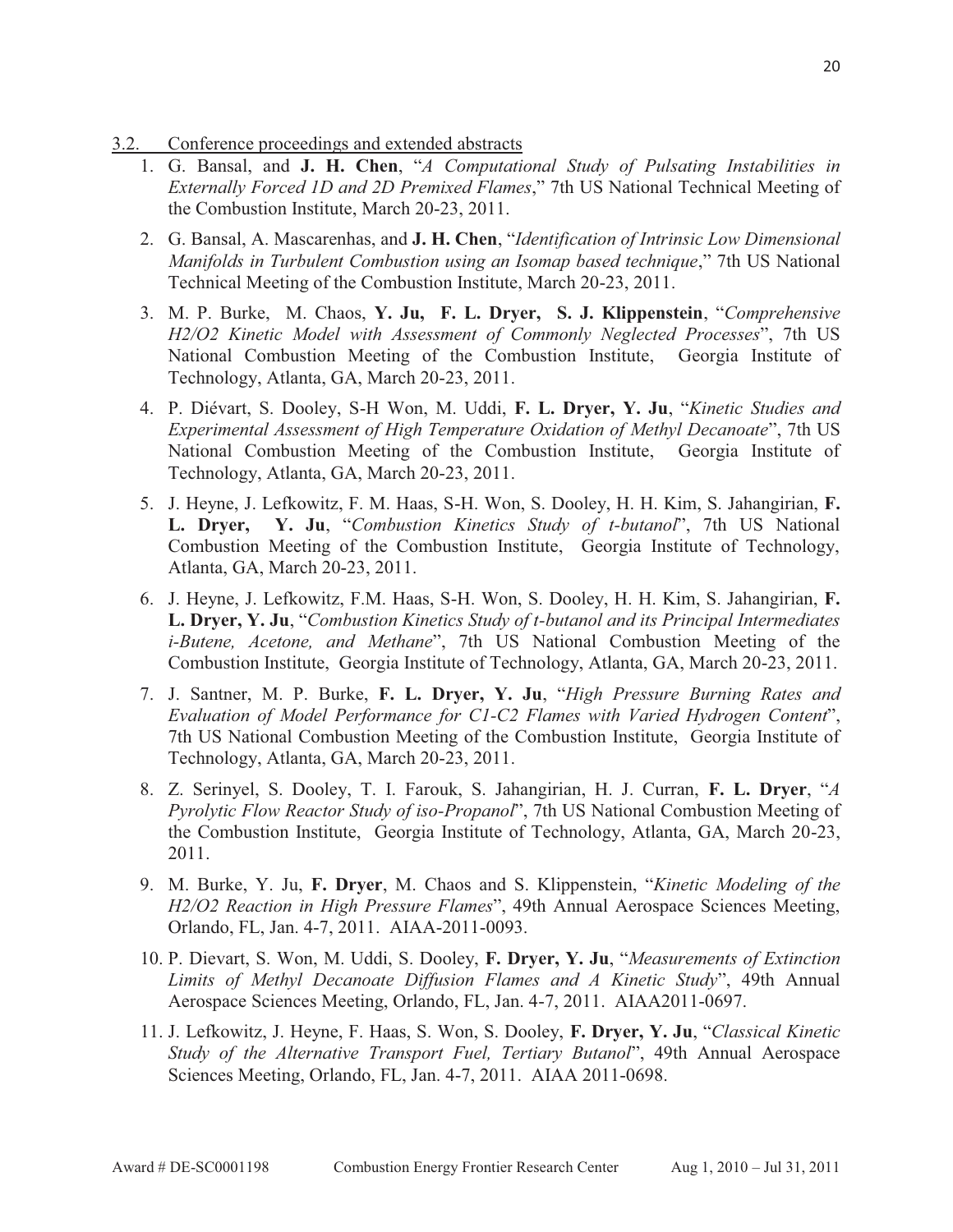- 12. J. Santner, M. Burke, **Y. Ju, F. Dryer**, "*High Pressure Burning Rates and Model Comparisons for High-Hydrogen CO, CH4, C2H4, C2H6 Mixtures*", 49th Annual Aerospace Sciences Meeting, Orlando, FL, Jan. 4-7, 2011. AIAA-2011-0242.
- 13. P. S. Veloo, **F. N. Egolfopoulos**, "*Studies of Non-Premixed Flames of C3 and C4 Saturated Alcohols*," Paper No. 10S-019 Spring Technical Meeting, Western States Section/Combustion Institute, University of Colorado at Boulder, Boulder, Colorado, March 21-23, 2010.
- 14. P. S. Veloo, C. K. Westbrook, **F. N. Egolfopoulos**, "*Combustion characteristics of C3 and C4 aldehydes and ketones*," Paper 1F01, 7th US Combustion Meeting, Atlanta, Georgia, March 20-23, 2011.
- 15. Y. L. Wang, C. K. Westbrook, T. T. Tsotsis, **F. N. Egolfopoulos**, "*Oxidation of small methyl and ethyl esters in flames*," Paper 1F02, 7th US Combustion Meeting, Atlanta, Georgia, March 20-23, 2011.
- 16. O. Park, P. S. Veloo, **F. N. Egolfopoulos**, "*Effect of water vapor addition on the extinction of premixed and non-premixed H2/CO/air flames*," Paper 1E13, 7th US Combustion Meeting, Atlanta, Georgia, March 20-23, 2011.
- 17. O. Park, P. S. Veloo, and **F. N. Egolfopoulos**, "*Flame propagation of C3 and C4 hydrocarbon/air mixtures*," Paper 2D12, 7th US Combustion Meeting, Atlanta, Georgia, March 20-23, 2011.
- 18. J. Lefkowitz, J. Heyne, F. Haas, S-H Won, S. Dooley, **F. L. Dryer, Y. Ju**, "*Chemical Kinetic Study of the Alternative Transport Fuel, tertiary-Butanol*," AIAA-2011-698, 49th AIAA Aerospace Sciences Meeting including the New Horizons Forum and Aerospace Exposition, Orlando, Florida, Jan. 4-7, 2011.
- 19. J. S. Santner, M. P. Burke, **F. L. Dryer, Y. Ju**, "*High pressure burning rates and kinetic assessment of mechanisms using high hydrogen content CO2, CH4, C2H4, and C2H6 flames*," Paper 1E14, 7th U.S. National Combustion Meeting, March 20-23, 2011, Georgia Institute of Technology, Atlanta GA.
- 20. S-H Won, S. Dooley, **F. L. Dryer, Y. Ju**, "*Assessments of kinetic contribution on extinction limits of diffusion flames for large hydrocarbon fuels: a radical index*," Paper 3C01, 7th U.S. National Combustion Meeting, March 20-23, 2011, Georgia Institute of Technology, Atlanta GA.
- 21. B. Yang, **H. Wang**, E. Dames, **N. Hansen**, S. Skeen, and T. A. Cool, "*Experimental and Modeling Study of the Oxidation of Isobutane and Isobutene*," 7th US National - Combustion Meeting, Georgia Institute of Technology, Atlanta, GA, March 20-23, 2011.
- 22. B. Yang, T. A. Cool, C. K. Westbrook, **N. Hansen**, and K. Kohse-Höinghaus, "*The Effect of Carbon*Ǧ*Carbon Double Bonds on the Combustion Chemistry of Fatty Acid Esters*," 7th US National Combustion Meeting, Georgia Institute of Technology, Atlanta, GA, March 20-23, 2011.
- 23. **N. Hansen**, M. R. Harper, and **W. H. Green**, "*High-Temperature Oxidation Chemistry of n-Butanol in Low-Pressure Premixed Flames*," 7th US National Combustion Meeting, Georgia Institute of Technology, Atlanta, GA, March 20-23, 2011.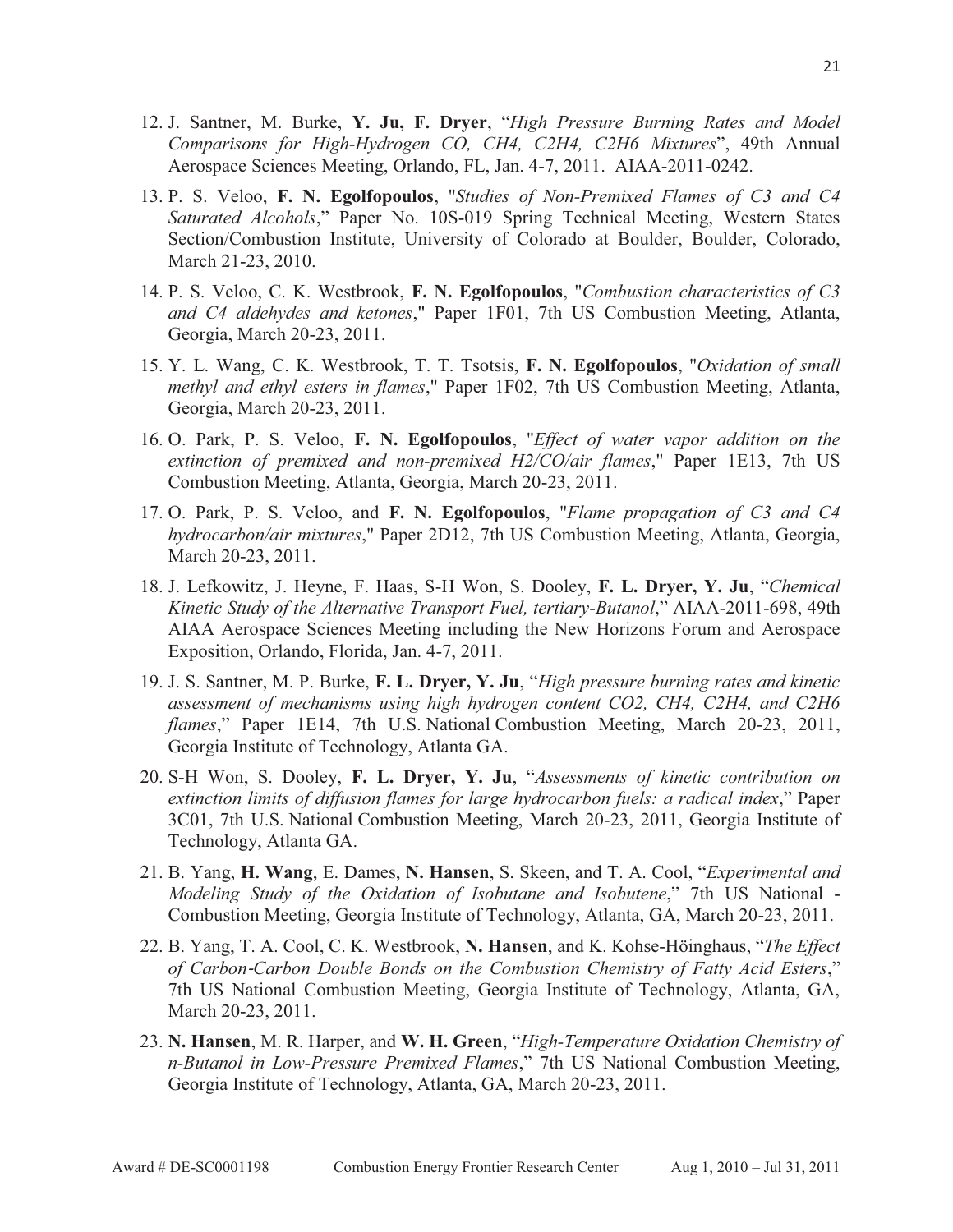- 24. R. D. Cook, R. Sur, I. Stranic, D. F. Davidson, **R. K. Hanson**, M. R. Harper, **W. H. Green**, "*Measurements of OH and H2O Time-Histories in n-Butanol Pyrolysis*," Paper 66, 7th International Conference on Chemical Kinetics, Cambridge MA, July 7-14, 2011.
- 25. M. Campbell, D. F. Davidson, **R. K. Hanson**, "*A Second-Generation Aerosol Shock Tube and its Use in Studying Ignition Delay Times of Large Methyl Esters*" Presentation, Thermo Sciences Affiliates Meeting, Stanford CA, Feb 2-4, 2011.
- 26. D. P, Chase, I. Stranic, J. T. Harmon, S. Yang, D. F. Davidson, **R. K. Hanson**, "*Shock Tube Measurements of Ignition Delay Times for Butanol Isomers*," 7th US Combustion Meeting, Atlanta GA, March 20-23, 2011.
- 27. M. Campbell, D. F. Davidson, **R. K. Hanson**, "*A Second-Generation Aerosol Shock Tube and its Use in Studying Ignition Delay Times of Large Methyl Esters*," 28th International Symposium on Shock Waves, Manchester UK, July 17-22, 2011.
- 28. R. Cook, **R. K. Hanson**, D. F. Davidson "*Multi-Species Laser Measurements for Validation of Oxygenated Fuel Mechanisms*," 28th International Symposium on Shock Waves, Manchester UK, July 17-22, 2011.
- 29. M. L. Botero, D. L. Zhu, A. Molina, **C. K. Law**, "*Combustion characteristics of biodiesel/alcohol droplets*," Paper No. W2P101, 33rd International Symposium on Combustion, Beijing, China, August 1-6, 2010.
- 30. Z. Y. Luo, C. S. Yoo, E. S. Richardson, **J. H. Chen, C. K. Law**, T. F. Lu, "*Chemical explosive mode analysis for a turbulent lifted ethylene jet flame in highly-heated coflow*," Paper No. W5P021, 33rd International Symposium on Combustion, Beijing, China, August 1-6, 2010.
- 31. **C. K. Law**, "*Fuel options for next generation chemical propulsion*," Conference Dryden Lecture, Paper No. 2011-1, 49th AIAA Aerospace Sciences Meeting, Orlando, FL., Jan. 4-7 2011.
- 32. M. L Botero, Y. Huang, D. L. Zhu, A. Molina, **C. K. Law**, "*Droplet combustion of ethanol, diesel, castor oil biodiesel, and their mixtures*," Paper No. 1D07, 7th US National Combustion Meeting, Georgia Institute of Technology, Atlanta, GA, March 20- 23, 2011.
- 33. F, Wu, A. P. Kelley, D. Zhu, **C. K. Law**, "*Measurements and correlation of laminar Flame speeds of CO and C2-hydrocarbons with hydrogen addition at atmospheric and elevated pressures*," Paper No. 1E10, 7th US National Combustion Meeting, Georgia Institute of Technology, Atlanta, GA, March 20-23, 2011.
- 34. P. Zhang, H. Sun, **C. K. Law**, "*Secondary channels in the thermal decomposition of monomethylhydrazine (CH3NHNH2)*," Paper No. 2A01, 7th US National Combustion Meeting, Georgia Institute of Technology, Atlanta, GA, March 20-23, 2011.
- 35. H. Sun, P. Zhang **C. K. Law**, "*Thermal decomposition of monomethylhydrazine: reaction mechanism and kinetic modeling*," Paper No. 2A04, 7th US National Combustion Meeting, Georgia Institute of Technology, Atlanta, GA, March 20-23, 2011.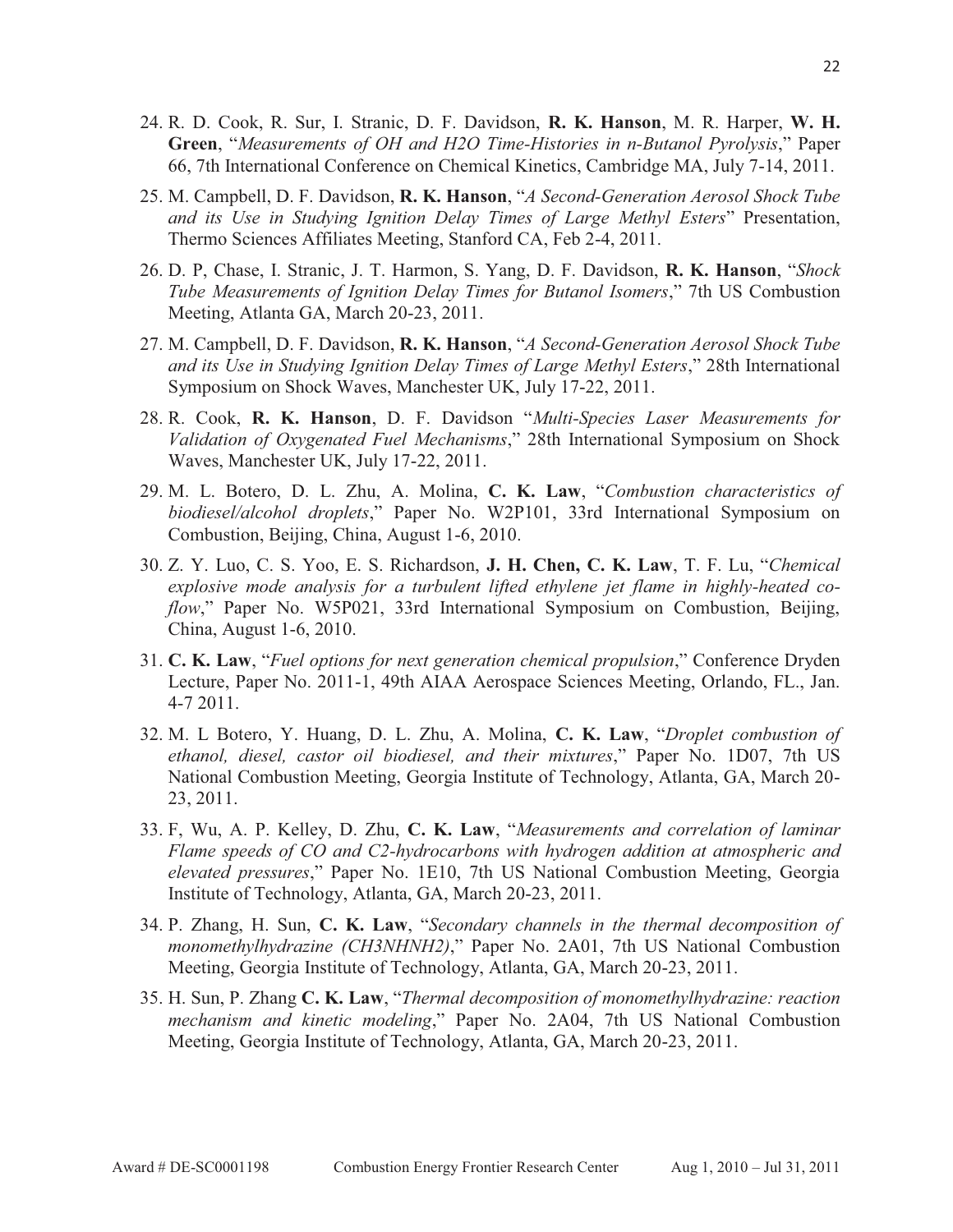- 36. S. Chaudhuri, V. Akkerman, **C. K. Law**, "*Turbulent flame speed and its modification by Darrieus-Landau instability*," Paper No. 2C07, 7th US National Combustion Meeting, Georgia Institute of Technology, Atlanta, GA, March 20-23, 2011.
- 37. H. Wang and **S. B. Pope**, "*Parametric PDF studies of turbulent premixed stratified flames*", 7th US National Combustion Meeting, Georgia Institute of Technology, Atlanta, GA, March 20-23, 2011.
- 38. H. Wang and **S. B. Pope**, "*LES/PDF Modeling of Turbulent Lifted Jet Flames in a Vitiated Co-Flow*", 13th international conference on numerical combustion, Corfu, Greece, April 27-29, 2011.
- 39. H. Wang, P. P. Popov, V. Hiremath, S. R. Lantz, S. Viswanathan, **S. B. Pope**, "*Largeeddy simulation/probability density function modeling of local extinction and re-ignition in Sandia flame E*", 63rd Annual Meeting of the APS Division of Fluid Dynamics, Long Beach, California, November 21-23, 2010.
- 40. H. Wang, **S. B. Pope**, "*LES/PDF modeling of a turbulent Ch4/H2/N2 jet flame*", poster in: Thirty-third International Symposium on Combustion, Beijing, China, August, 2010
- 41. H. Wang, **S. B. Pope**, "*Development of an LES/PDF Code and Its Application to Flame D*", in: TNF10 workshop, Tsinghua University, Beijing, China, July, 2010
- 42. **C. J. Sung**, A.K. Das, "*Ignition Delay Study of Moist Syngas/Oxidizer and Hydrogen/Oxidizer Mixtures using a Rapid Compression Machine*," Forty-Ninth Aerospace Sciences Meeting, AIAA Paper No. 2011-91 (2011).
- 43. Y. Zhang, K. Kumar, **C. J. Sung**, "*Autoignition of Binary Fuel Blends of n-Butanol and n-Heptane in a Rapid Compression Machine*," Forty-Ninth Aerospace Sciences Meeting, AIAA Paper No. 2011-92 (2011).
- 44. B. W. Weber, K. Kumar, **C. J. Sung**, "*Autoignition of Butanol Isomers at Low to Intermediate Temperature and Elevated Pressure*," Forty-Ninth Aerospace Sciences Meeting, AIAA Paper No. 2011-316 (2011).
- 45. B. W. Weber, **C. J. Sung**, "*A Rapid Compression Study of the Butanol Isomers at Elevated Pressure*," Seventh Joint Meeting of the U.S. Sections of the Combustion Institute, Atlanta, GA, 2011.
- 46. Y. X. Xin, **C. J. Sung**, **C. K. Law**, "*A Mechanistic Study of Soret Diffusion in n-Heptane/Air Flames*," Seventh Joint Meeting of the U.S. Sections of the Combustion Institute, Atlanta, GA, 2011.
- 47. **D. G. Truhlar**, I. M. Alecu, "*Computational Study of the Reactions of Methanol with the Hydroperoxyl and Methyl Radicals*," 240th ACS National Meeting, Boston, August 22- 26, 2010, abstract PHYS-360.
- 48. **D. G. Truhlar**, I. M. Alecu, "*Computational Study of the Reactions of Methanol with the Hydroperoxyl and Methyl Radicals*," Joint Meeting: Multi-Agency Coordinating Committee for Combustion Research (MACCCR) Fuels Research Review and Combustion Energy Frontier research Center (CEFRC) First Annual Meeting, Plainsboro, NJ, Sept. 23, 2010.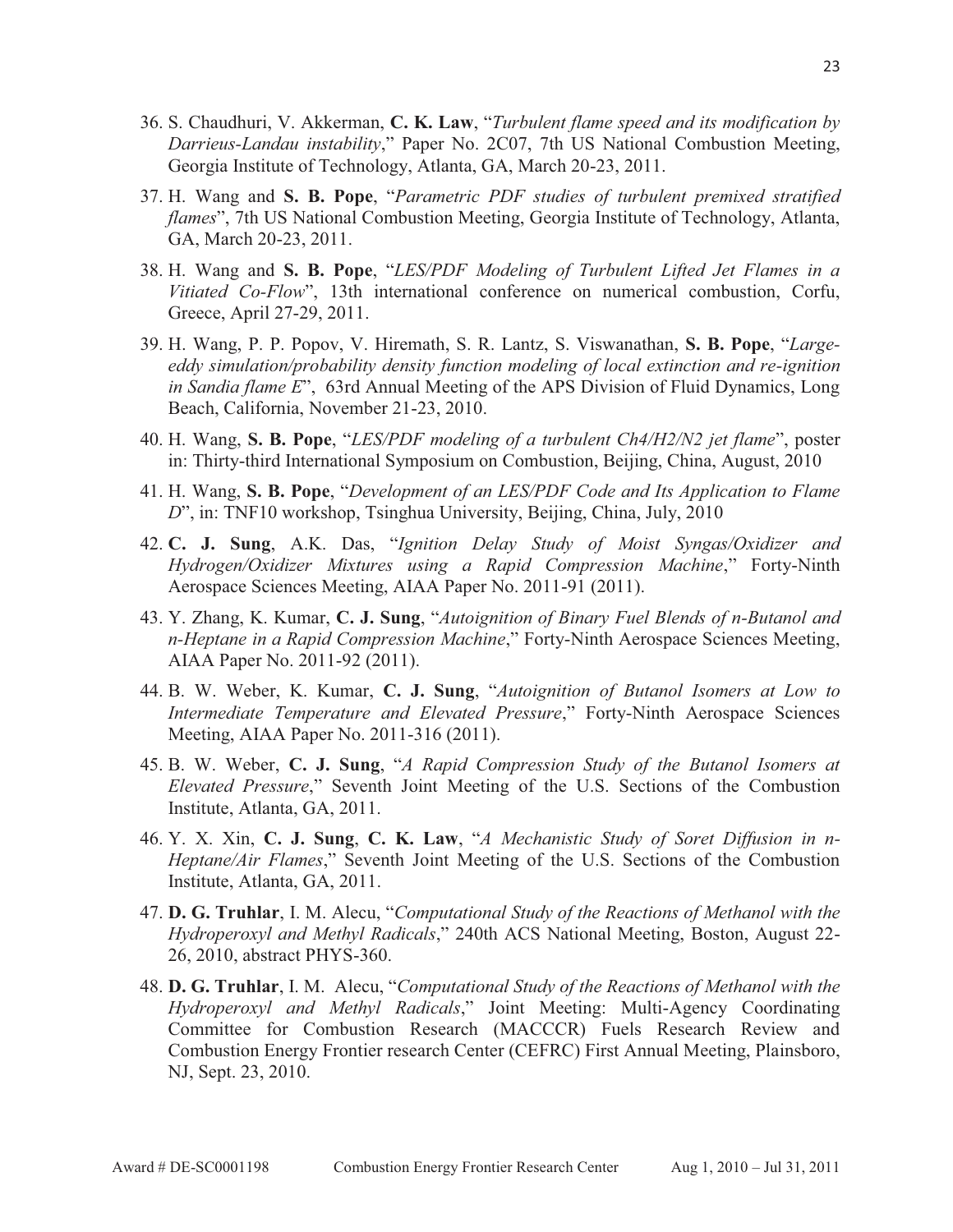- 49. B. Yang, **H. Wang, N. Hansen**, S. Skeen, T. A. Cool, "Experimental and modeling study the oxidation of isobutane and isobutene," 7th US National Meeting of Combustion, Atlanta, Georgia, March 20-23, 2011, paper 1A13.
- 50. J. Camacho, S. Lieb, **H. Wang**, "*Formation of soot in laminar premixed n-butanol and isobutanol flames*," 7th US National Meeting of Combustion, Atlanta, Georgia, March 20-23, 2011, paper 2H08.
- 51. J. Camacho, S. Lieb, **H. Wang**, "*A comparative study of the sooting properties of laminar premixed flames of C6 hydrocarbons*," 7th US National Meeting of Combustion, Atlanta, Georgia, March 20-23, 2011, paper 3H01.
- 52. S. Memarzadeh, C. Thompson, **H. Wang**, "*Dependence of TiO2 crystal phase on flame synthesis conditions*," 7th US National Meeting of Combustion, Atlanta, Georgia, March 20-23, 2011, 3F06.
- 53. S. Memarzadeh, D. J. Phares, **H. Wang**, "*Dye sensitized solar cells fabricated by flame stabilized on a rotating surface*," 7th US National Meeting of Combustion, Atlanta, Georgia, March 20-23, 2011, 3F05.
- 54. R. Tangko, D. A. Sheen, **H. Wang**, "*Combustion kinetic modeling using multispecies time-histories in shock-tube oxidation of n-dodecane*," 7th US National Meeting of Combustion, Atlanta, Georgia, March 20-23, 2011, paper 2A18.
- 55. D. A. Sheen, **H. Wang**, "*Modeling the pressure dependence of H2/O2/diluent mass burning rates*," 7th US National Meeting of Combustion, Atlanta, Georgia, March 20-23, 2011, paper 1B07.
- 56. D. A. Sheen, **H. Wang**, "*Combustion kinetic modeling using multispecies time-histories in shock-tube oxidation of heptane*," 7th US National Meeting of Combustion, Atlanta, Georgia, March 20-23, 2011, paper 1A14.
- 57. S. Koumlis, **H. Wang**, "*Scattering of noble gas molecules and transition metal nanoparticles: A molecular dynamics study*," 7th US National Meeting of Combustion, Atlanta, Georgia, March 20-23, 2011, paper 2F10.
- 58. S. Gao, D. J. Phares, **H. Wang**, "*Molecule/particle beams detection by fast superconducting bolometers*," 7th US National Meeting of Combustion, Atlanta, Georgia, March 20-23, 2011, paper 2H15.

#### 3.3. Invited presentations

#### **Carter**

1. "*How Quantum Mechanics Can Help Solve Our Energy Problems*," Davidson Lectureship, Department of Chemistry, University of North Texas, Denton, TX, March 4, 2011.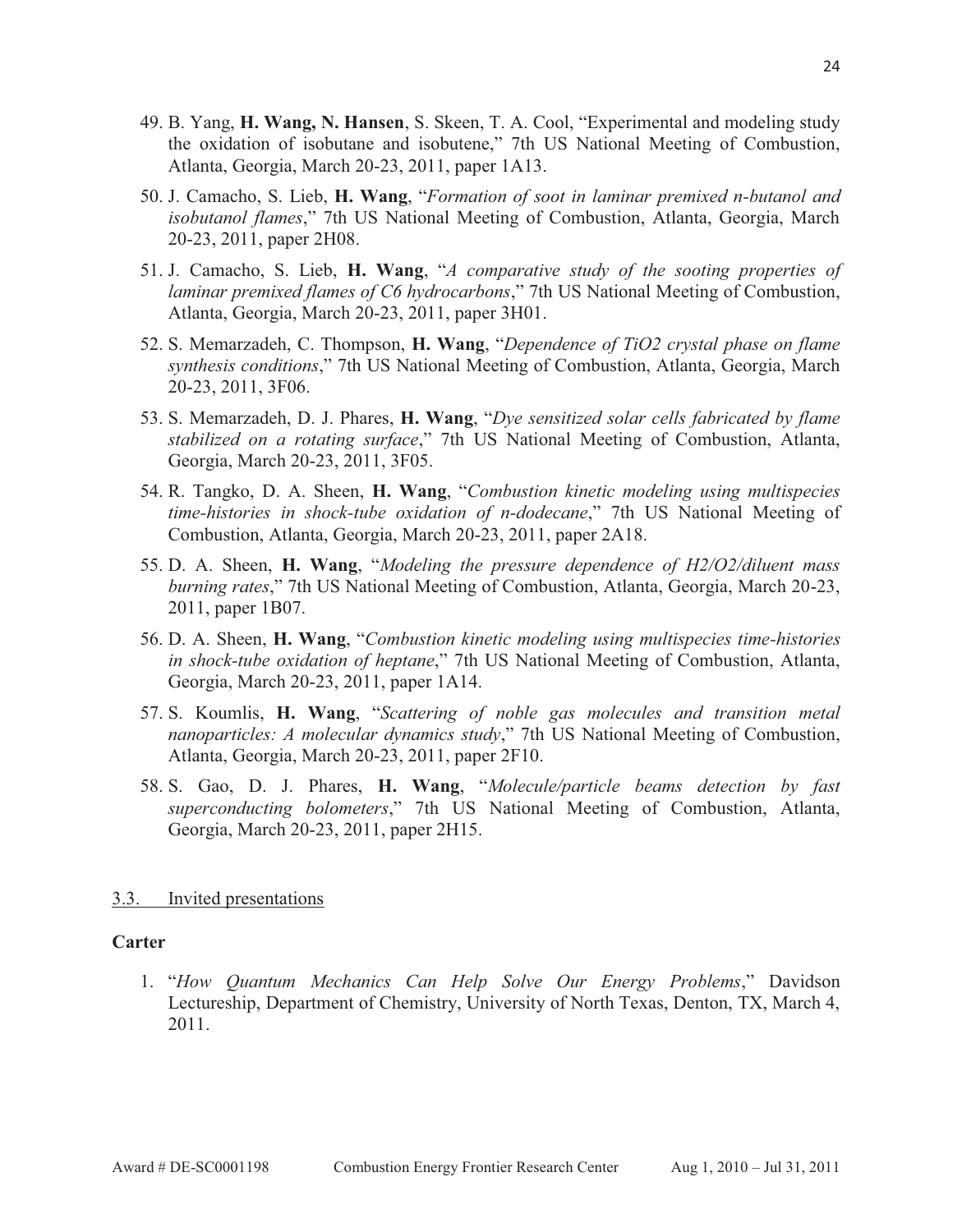- 3. "*Fast Yet Accurate Algorithms for Multireference Ab Initio Electron Correlation Treatment of Large Molecules*," at the Pacifichem 2010 Congress, Honolulu, HI, December 20, 2010.
- 4. "*How Quantum Mechanics Can Help Solve Our Energy Problems*," at the Frontiers in Renewable Energy Sciences and Technologies Workshop, Cambridge, MA, September 30, 2010.
- 5. "*Multireference Correlated Wavefunction Calculations and Reaction Flux Analyses of Methyl Ester Combustion*," at the Annual Conference for the Combustion Energy Frontier Research Center, Princeton, NJ, September 23, 2010.
- 6. "*How Quantum Mechanics Can Help Solve Our Energy Problems*," at the Meeting of the National Research Council Board on Chemical Sciences and Technology, Woods Hole, MA, August 26, 2010.
- 7. "*Efficient Ab Initio Multireference Electron Correlation Methods for Ground and Excited States*," at the Molecular Quantum Mechanics 2010 Conference, Berkeley, CA, May 27, 2010.

## **Chen**

8. Plenary Invited Presentation "*Petascale Direct Numerical Simulation of Turbulent Combustion –Fundamental Insights Towards Predictive Models*," Beijing, 2010. Proc. Combust. Inst. 33(2011) 99-123.

## **Dryer**

9. "*Surrogate Mixtures for Describing Real Fuel Combustion: Challenges and Recent Progress*", 7th US National Combustion Meeting of the Combustion Institute, Georgia Institute of Technology, Atlanta, GA, March 20-23, 2011. Invited Topical Paper.

#### **Ju**

- 10. "*Fuels chemistry and surrogate modeling*," Workshop on Combustion Science in an Energy-Constrained World, Tsinghua University, China, July 31, 2010.
- 11. "*A Dynamic Multi-Timescale Method for Kinetic Model Reduction and Direct Numerical Simulation of HCCI Combustion*," Combustion and Fuels Workshop, Shanghai Jiaotong University, China, Aug.9-10, 2010.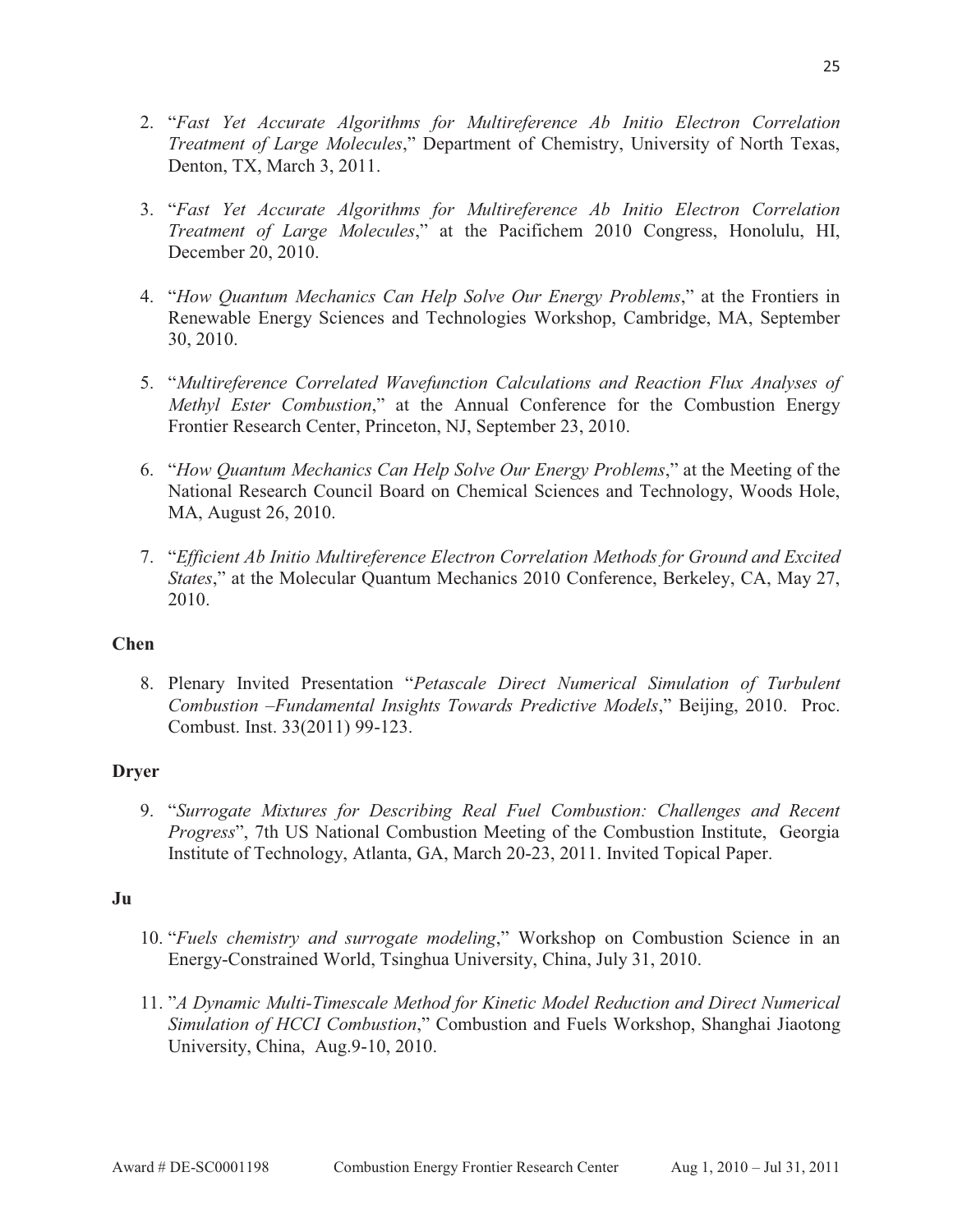#### **Klippenstein**

12. "*Theoretical rate coefficients for allyl + HO2 and allyloxy decomposition*", 33rd International Symposium on Combustion – The Combustion Institute, Atlanta, GA, August 1-6, 2010.

#### **Green**

- 13. "*Comprehensive Reaction Mechanism for n-Butanol Pyrolysis and Combustion*", AIChE Annual Meeting, Salt Lake City, UT, November 7-12, 2010.
- 14. "*Accurate Reaction Networks for Alternative Fuels: Butanol Isomers*", 21st International Symposium on Chemical Reaction Engineering, Philadelphia, PA, USA, June 13- 6, 2010.
- 15. "*Redesigning Combustion Modeling Algorithms for the Graphics Processing Unit (GPU): Chemical Kinetic Rate Evaluation and Ordinary Differential Equation Integration*", 7th US National Technical Meeting of the Combustion Institute, Atlanta, GA, March 20-23, 2011.
- 16. "*A multi-approach algorithm for enabling efficient application of very large, highly detailed reaction mechanisms in multi-dimensional HCCI engine simulations*", 7th US National Technical Meeting of the Combustion Institute, Atlanta, GA, March 20-23, 2011.

#### **Hansen**

17. "*High-temperature oxidation chemistry of n-butanol in low pressure premixed flames*",  $7<sup>th</sup>$  US National Technical Meeting of the Combustion Institute, Atlanta, GA, March 20-23, 2011.

#### **Law**

- 18. "*Some recent advances in combustion science for propulsion applications*", Annual Advanced Propulsion Meeting, Office of Naval Research, Arlington, VA, June 24, 2010.
- 19. "*Ignition, propagation, and morphology of expanding spherical flames*", Keynote Lecture, Workshop on Fuels and Combustion, Wu Zhen, China, August 9, 2010.
- 20. "*Fuel options for next-generation chemical propulsion*", Dryden Lecture, Aerospace Sciences Meeting, AIAA, Orlando, FL, Jan. 3-7, 2011.

#### **Pope**

21. "*Stochastic Lagrangian Models for Turbulent Flows*" Georgia Institute of Technology, Aerospace Engineering, October 21, 2010.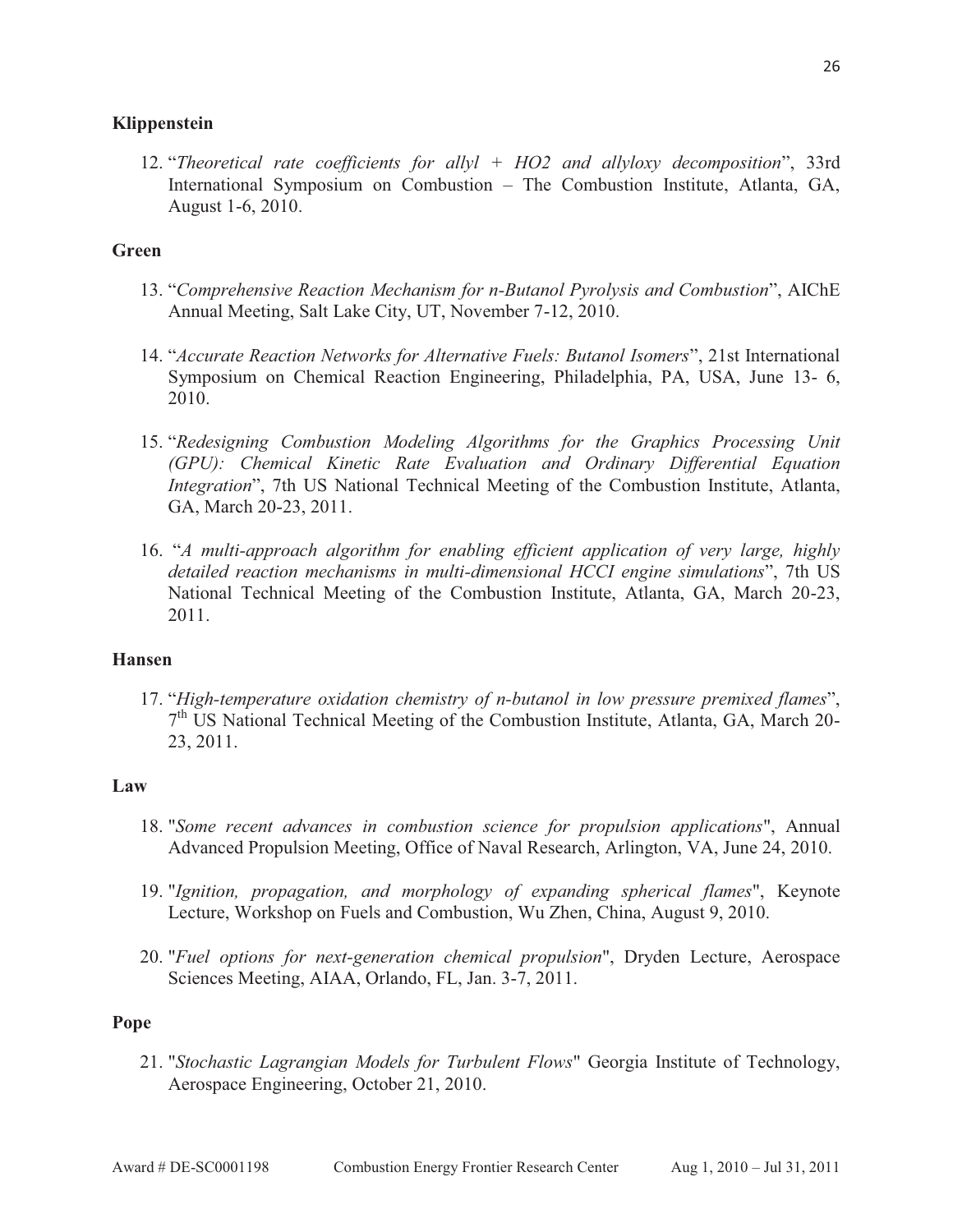- 22. "*Advances in Computer Simulations of Turbulent Combustion*" University of Southern California, Mechanical Engineering, February 23, 2011.
- 23. "*Advances in Computer Simulations of Turbulent Combustion*" California Institute of Technology, GALCIT, February 24, 2011.

#### **Sung**

24. "*Rapid Compression Machine Studies on Autoignition of Next Generation Fuels*," Argonne National Laboratory, Washington, DC, August 24, 2010.

### **Truhlar**

- 25. "*Computation of Accurate Thermochemical and Rate Parameters for Complex Combustion Reactions*" Joint Meeting: Multi-Agency Coordinating Committee for Combustion Research (MACCCR) Fuels Research Review and Combustion Energy Frontier research Center (CEFRC) First Annual Meeting, Plainsboro, NJ, Sept. 23, 2010.
- 26. "*Density Functional Theory for Kinetics, Catalysis, and Organometallic Complexes*," invited lecture, National ACS Meeting, Boston, Aug. 24, 2010.
- 3.4. Web site or other internet sites
	- - CEFRC Intranet: The intranet for the CEFRC is set up as a wiki, which is intrinsically easier to use than conventional shared Web space. Researchers and their groups can upload, download and read shared files on the wiki. Whereas our extranet is our WWW face to the whole world, the intranet is for internal sharing and communication. It is password protected, and Center researchers are registered users who can login to use the wiki. Center PI Donald G. Truhlar and Jingjing Zheng at the University of Minnesota manage it. The intranet URL is https://cefrc.chem.umn.edu/groups/cefrcwiki/. When a user logs in, there is a help page that tells him or her how to add a file and how to register the members of their research group. The pages for sharing information contain key Center documents, Center preprints and publications, Center presentations, current Center projects, and progress reports of Center groups.
	- CEFRC Website: The CEFRC was redesigned in January 2011 to incorporate a fully functional application, registration and reporting system to support the Princeton-CEFRC Summer School. The website address is http://www.princeton.edu/cefrc/.

#### 3.5 Networks or collaborations

#### **Carter**

 $\bullet$  Established a collaboration with Theresa Windus and Mark Gordon at Iowa State University, via a small DOE-ASCR grant to the ISU PIs, to work together to port her fast MRSDCI code to work with GAMESS and to parallelize the code so that it can scale on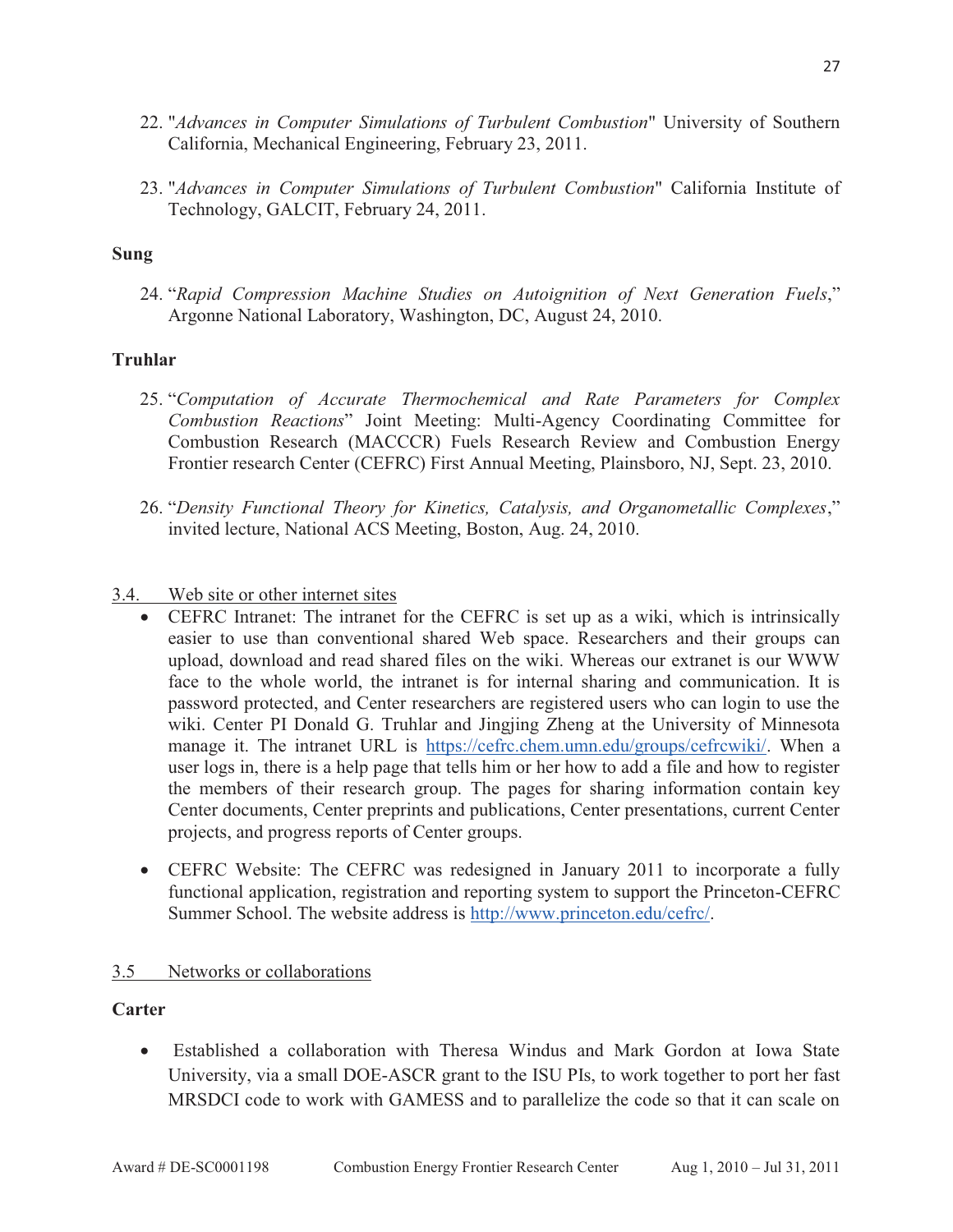DOE supercomputers. A parallel, scalable MRSDCI code will allow much faster throughput to evaluate bond dissociation energies and activation energies of the many species involved in biodiesel combustion.

#### **Chen**

- Collaboration with computer scientists, Valerio Pascucci of U. Utah and Kwan-Liu Ma of UC Davis, through DOE ASCR grant on Petascale Data Discovery from Combustion Simulation, to provide analytics and visualization tools to extract physical insight from petascale simulated combustion data. Collaboration with Suresh Menon, Heinz Pitsch, James Sutherland, and Ed Knudsen to perform a posteriori validation of combustion models for large-eddy simulation of turbulent combustion using DNS data. Collaboration with Ray Grout of NREL, Ramanan Sankaran of ORNL, and John Levesque of Cray Research to refactor direct numerical simulation code, S3D, for hybrid petaflop architectures.

### **Dryer**

- Collaboration with Steve Klippenstein at Argonne. Through the role as the Principal Investigator of an AFOSR MURI on the development of surrogate fuels provides coordination between researchers at CEFRC and this MURI program.

#### **Egolfopoulos**

- Through the role as the Principal Investigator of an AFOSR IPT program provides coordination between researchers at CEFRC and this program.
- Internal collaborations within include the research groups of Wang, Law, and Ju. More specifically, issues associated with small hydrocarbon kinetics are addressed with the input of Wang and there is a long-standing collaboration between the two PI's as the record shows. The collaboration with Law includes issues associated with the experimental determination of laminar flame speeds. The two research groups are using different (stagnation flames and spherically expanding flames) but yet complementary experimental approaches and while frequently agreements exist between independently determined sets of data, this is not always the case especially on the fuel lean side. Given that the experimental data should be unique for each reacting mixture, the two groups are working closely in order to assess ways to consolidate the results obtained using the two different experimental approaches. The collaboration with Ju just initiated through a newly appointed roving postdoc who will be working on alternative experimental approaches to study flame kinetics at high pressures that are of relevance to internal combustion engines.
- External collaborations include Westbrook of the Livermore National Laboratories. Westbrook is a pioneer of combustion kinetics and his most recent work is largely focused on the pyrolytic and oxidation kinetics of oxygenated fuels, such as alcohols, ketones, aldehydes, and esters, which are key target compounds to the CEFRC program.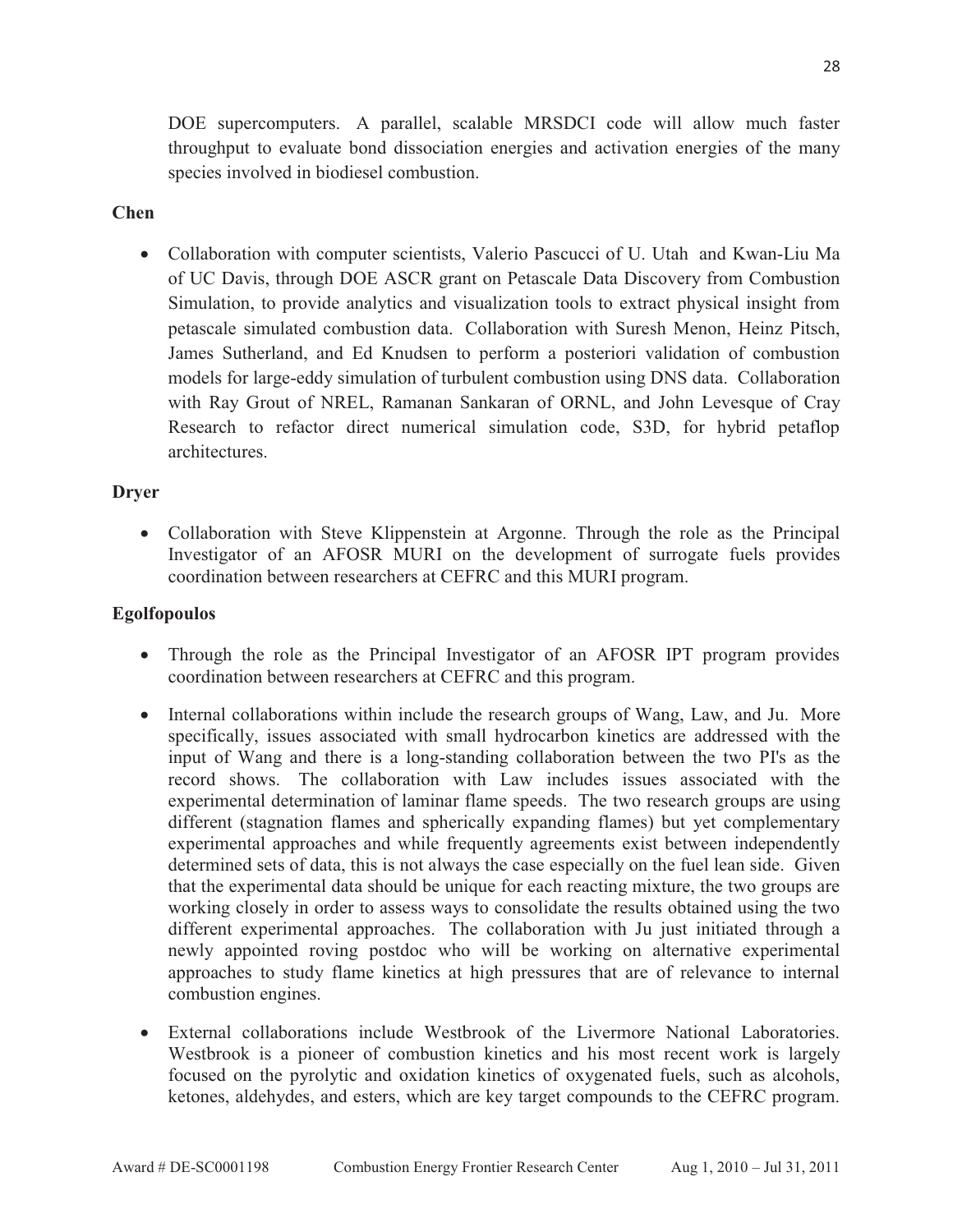While parallel efforts on kinetics are ongoing within CEFRC, additional input from members that are external to the center and of the scientific caliber of Westbrook are considered at a minimum as beneficial and complementary. Several manuscripts have been co-authored with Westbrook.

#### **Green**

- Organizer of the 7th International Conference on Chemical Kinetics, providing networking opportunities for the Center PIs who will be attending this conference as well as other international participants on chemical kinetics.
- Greg Magoon (Green group) tested and improved the new CEFRC capability to automatically spawn quantum chemistry calculations of thermochemistry while constructing kinetic models through a collaboration with Aerodyne Research funded by the Navy on synthetic fuel JP-10.
- Methyl Formate (smallest methyl ester): collaboration with Nabiha Chaumeix (CNRS, Orleans) and Laurent Catoire (ENSTA ParisTech), with several interactions with Stephen Dooley (Dryer group, Princeton).
- David Sheen (Wang's recent student, now at UVa and NIST) visited Green group, gave a seminar and discussed on issues of uncertainty.
- Joint oral presentation will be given at ICCK (July 2011) on "Combustion of the butanol isomers: Reaction pathways at elevated pressures from low-to-high temperatures" by several CEFRC PIs plus a non-CEFRC collaborator: Michael R. Harper, William H. Green (MIT), Kevin M. Van Geem (Ghent), Bryan W. Weber, Chih-Jen Sung (UConn), Ivo Stranic, David F. Davidson, Ronald K. Hanson (Stanford)
- Collaborators trained to use the RMG mechanism-construction software through visits to MIT: Stijn Vranckx (Aachen), Pierre-Alexandre Glaude and Xavier Grandmougin (CNRS Nancy), Nick Vanderwiele (Ghent), Rajesh Parmar (Queens U. Canada), Subith Vasu (Sandia Livermore CRF, scheduled for May 2011), Mani Sarathy & Marco Mehl (LLNL, scheduled for July 2011)
- Franklin Goldsmith (Green group) published one joint paper with Stephen Klippenstein, second manuscript in preparation.

#### **Ju**

- Collaborations with Carter, Dryer, Kippenstein, and Hai to develop a biodiesel surrogate model. Collaboration with Egolfopoulos, Hansen, and Law to obtain flame properties for kinetic validation. Team with Chen and Pope to develop multiscale models for turbulence modeling.

#### **Klippenstein**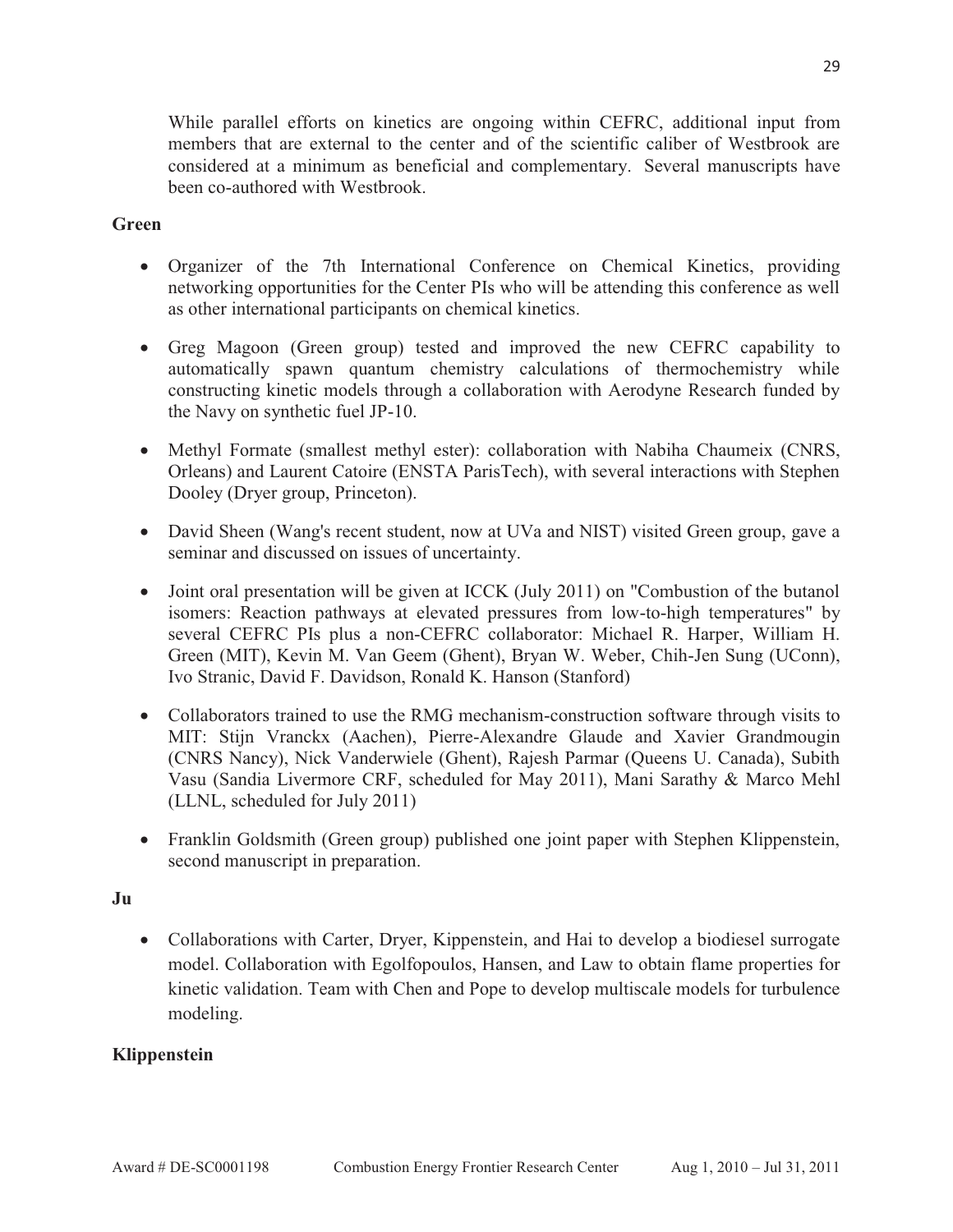- Collaboration with Law, Pope, and Wang, through the roving post-doc appointment of Peng Zhang. Collaboration with Dryer at Princeton, Green at MIT, and Ju at Princeton. Through the role as Principal Investigator of a DOE FWP on high pressure combustion chemistry provides coordination between researchers at the CEFRC and the combustion chemistry groups at Argonne and Sandia.

## **Law**

- Collaboration with Klippenstein, Pope and Wang on high-pressure combustion through the roving post-doc appointment of Peng Zhang, with Chen on effects of flamefront pulsating and cellular instabilities on the turbulent flame structure, and with Egolfopoulos on the laminar flame structure.
- As the director of the CEFRC, the PI also coordinates closely with the Center for Combustion Energy at Tsinghua University in China, and the Clean Combustion Energy Center of the King Abdullah University of Science and Technology in Saudi Arabia, in a global alliance on clean combustion energy.

### **Hansen**

- Within the CEFRC, collaboration with Green on the combustion chemistry of n- and isobutanol, with Wang on the C4 (n-butane, iso-butane, and iso-butene) chemistry, and with Ju on developing a mechanism for methylbutanoate.
- External to CEFRC, collaboration with Terry Cool (Cornell), Charlie Westbrook (LLNL), and Katharina Kohse-Höinghaus (Bielefeld) on the chemistry of simple ester fuels. Collaborates with Jim Miller (Argonne), Hope Michelsen (Sandia), and Angela Violi (Michigan) on aromatics and soot formation chemistry in hydrocarbon flames.

#### **Hanson**

- Collaboration with Christof Shultz Universitat Duisburg on developing refined reaction mechanisms for oxygenated fuels based on time-dependent speciation data acquired at both Duisburg and Stanford. Current work focuses on 3-pentanone oxidation and pyrolysis.
- Collaboration with Peter Lindstedt of Imperial College London on the role of individual reaction rate constants (in particular reactions of OH+alcohols) in the refinement of reaction mechanisms for higher alcohols including butanol.
- Collaboration (and visit) with Aamir Farooq of KAUST (King Abdullah University of Science and Technology) Saudia Arabia on the development of a quantitative laser diagnostic for carbon monoxide for use in the acquisition of time-dependent speciation data for CO during methyl ester pyrolysis and oxidation.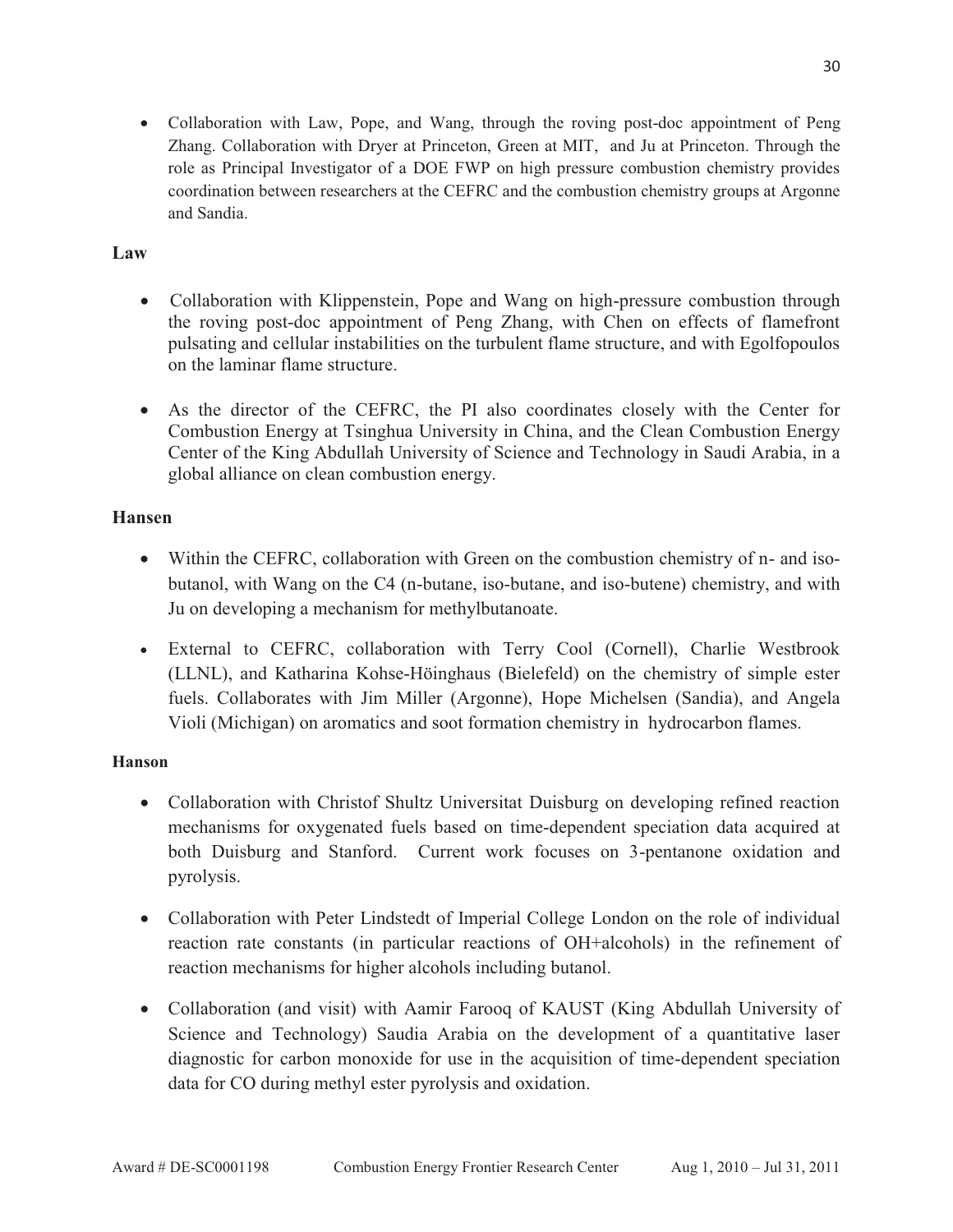**Sung** 

• Autoignition of 2-buten-1-ol

Buten-1-ol is an important intermediate in the combustion of *n*-butanol, and has been found by several studies in the literature, especially under engine-relevant conditions. Moreover, 2-buten-1-ol has some potential as an additive in, or replacement for, gasoline. In collaboration with Green of MIT, this investigation aims at understanding the autoignition chemistry of this fuel.

- Autoignition of iso-Pentanol

*iso*-Pentanol produced from biological sources presents several advantages over ethanol and butanol including higher energy content and lower water solubility, which makes it a promising alternative to petroleum-derived gasoline fuels. Autoignition of *iso*-pentanol will be investigated using our rapid compression machine under both SI- and HCCIrelevant conditions over a wide range of pressure and temperature conditions. Experimental data will then be used to validate the detailed mechanism developed by William Pitz of Lawrence Livermore National Laboratory and Henry Curran of the National University of Ireland.

- IR Absorption Spectroscopy in Rapid Compression Machine

*In situ* absorption spectroscopy of important species such as CO,  $H_2O$ , and  $H_2O_2$  will be conducted in the PI's rapid compression machine for various fuel systems. The evolution/consumption history of the species will be recorded and compared with reaction mechanism for better evaluation of the chemical kinetic model. This work is in collaboration with Ju of Princeton University.

#### **Pope**

- Organizer of the MACCCR Workshop on Collaboration for Turbulent Combustion Model Development and Validation, Georgia Institute of Technology, March 20, 2011; and of the International Workshop on the Measurement and Computation of Turbulent Nonpremixed flames.
- Collaboration with Chen at Sandia on turbulent combustion simulations through the roving post-doc Yue Yang. Collaborating with Law on premixed turbulent combustion through the roving post-doc Peng Zhang. Ongoing collaboration with Alex Klimenko (U. of Adelaide, Australia) on modeling turbulent combustion; Peyman Givi (U. of Pittsburgh) on LES/PDF modeling; P.K. Yeung (Georgia Tech) on large-scale turbulence simulations.

## **Truhlar**

- Used new density functional methods to find the lowest-energy conformer of methyl butanoate and to calculate all the bond dissociation energies for comparison to Carter's results obtained by multireference configuration interaction.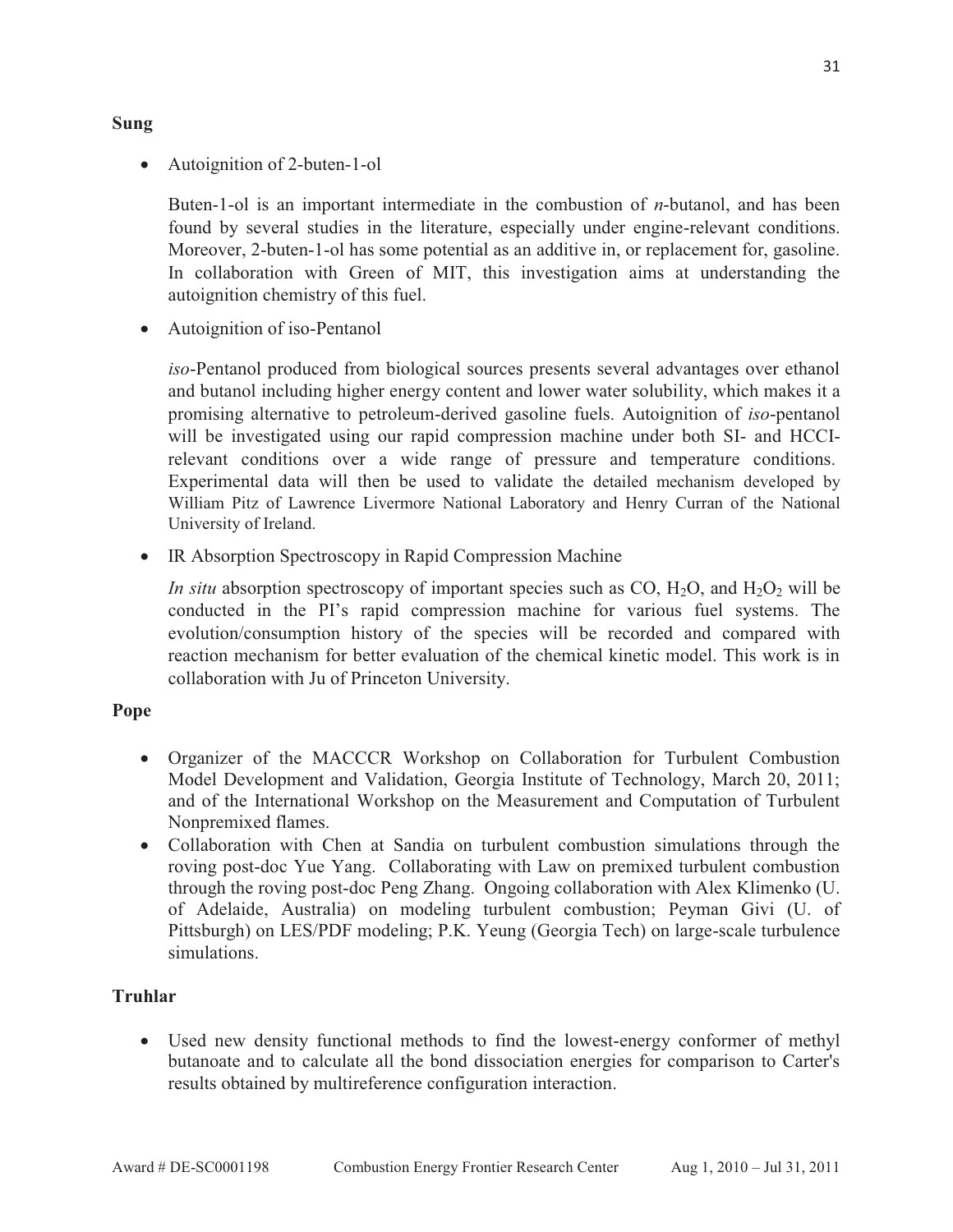- Collaborating with Green though a CEFRC Postdoctoral Fellow, John Alecu. John is learning theoretical methods and calculating rate constants in my group, and he will carry out related experiment experiments next year in Green's lab.
- Collaborating with Ahren Jasper of Sandia. The goal is to interface the POLYRATE program with a two-dimensional master equation that resolves the dynamics with respect to both the energy and rotational state of the system. The main bottleneck with the project is coding the method in a general and efficient way. This could potentially also involve collaboration with the Argonne group.
- Collaborating with Rex Skodje and the Argonne group on reactions important for their work on the butanol oxidation mechanism. Close contact with Green's group to keep abreast of work on butanol mechanisms.
- Collaborating with Orlando Roberto-Neto and coworkers in Brazil on rate constant calculations relevant to the CEFRC mission.

### **Wang**

- Collaboration with Dryer, Klippenstein, Green, Ju, Hansen, Hanson and others to develop a foundation fuel chemistry model. Collaborates with Hansen on the chemistry of isobutane and isobutene combustion through the roving postdoc appointment of Bin Yang.

## 3.6. Technologies, techniques, inventions/patent applications None

## 3.7. Other products

- Videos of the 2010 summer school lectures by Professor Norbert Peters on Combustion Theory, and by Drs. Stephen J. Klippenstein and Charles K. Westbrook on Combustion Chemistry were produced and are available to the public at iTunes University, http://deimos.apple.com/WebObjects/Core.woa/Browse/princeton.edu.4746982603.0474 6982605 and at http://www.princeton.edu/engineering/video/combustion-2010/. Refer to Section 3.8 and Appendix C for additional information on the Princeton-CEFRC Summer School on Combustion.

## 3.8. Outreach

The CEFRC continued its efforts in each of three major outreach programs, namely the Combustion Energy Research Fellows (the roving post-docs) program, the Princeton-CEFRC Summer School on Combustion, and the bi-annual CEFRC Newsletter. Each of these functions is headed by a team of PIs, both in execution and oversight.